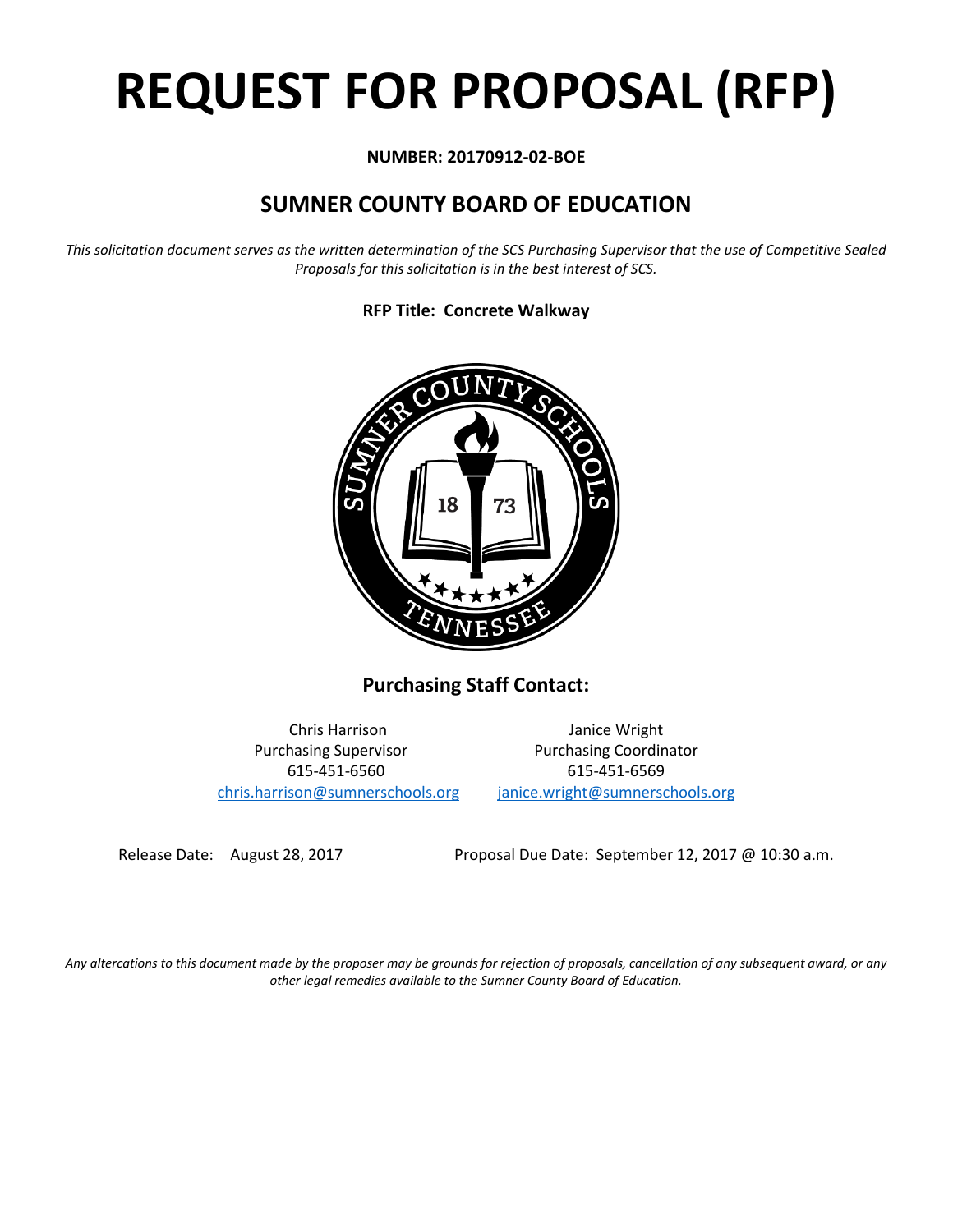## **NOTICE TO PROPOSERS**

There may be one or more amendments to this RFP. In order to receive communication for any such amendments issued specifically to this RFP, the proposer must provide a Notice of Intent to Propose to the Sumner County Board of Education (SCS) Purchasing Department. The proposer must utilize this form when submitting notice. The notice may be sent by email to: Purchasing Office, purchasing@sumnerschools.org. SCS will send amendments only to those proposers which complete and return this information by the deadline list in the RFP Schedule of Events (Section 4).

| <b>RFP Number:</b>      | 20170912-02-BOE Concrete Walkway                                                                                      |
|-------------------------|-----------------------------------------------------------------------------------------------------------------------|
| Company Name:           |                                                                                                                       |
| <b>Mailing Address:</b> |                                                                                                                       |
|                         |                                                                                                                       |
|                         |                                                                                                                       |
| <b>Phone Number:</b>    | <u> 1989 - Johann Stein, marwolaethau a bhann an t-Amhain ann an t-Amhain an t-Amhain an t-Amhain an t-Amhain an </u> |
| <b>Contact Person:</b>  | <u> 1980 - Johann John Stone, markin film yn y brenin y brenin y brenin y brenin y brenin y brenin y brenin y br</u>  |
| Email Address:          |                                                                                                                       |
|                         |                                                                                                                       |
| Authorized Signature    |                                                                                                                       |
| <b>Printed Name</b>     |                                                                                                                       |
| Date                    |                                                                                                                       |

Emailed amendments will be sent in a Microsoft Word (Office for Windows) or Portable Document Format (pdf) format. Any alterations to the document made by the proposer may be grounds for rejection of proposal, cancellation of any subsequent award or any other legal remedies available to the Sumner County Board of Education.

Amendments will also be posted on the SCS website **https://sumnerschools.org/index.php/current-bids-and-rfps** and attached to the solicitation listing as a PDF or WORD file. Check the particular solicitation on the Current Bids and RFPs webpage for any posted amendments.

By completing and returning this form, the Proposer has expressed its intent to provide a proposal for **20170912-02-BOE Concrete Walkway.**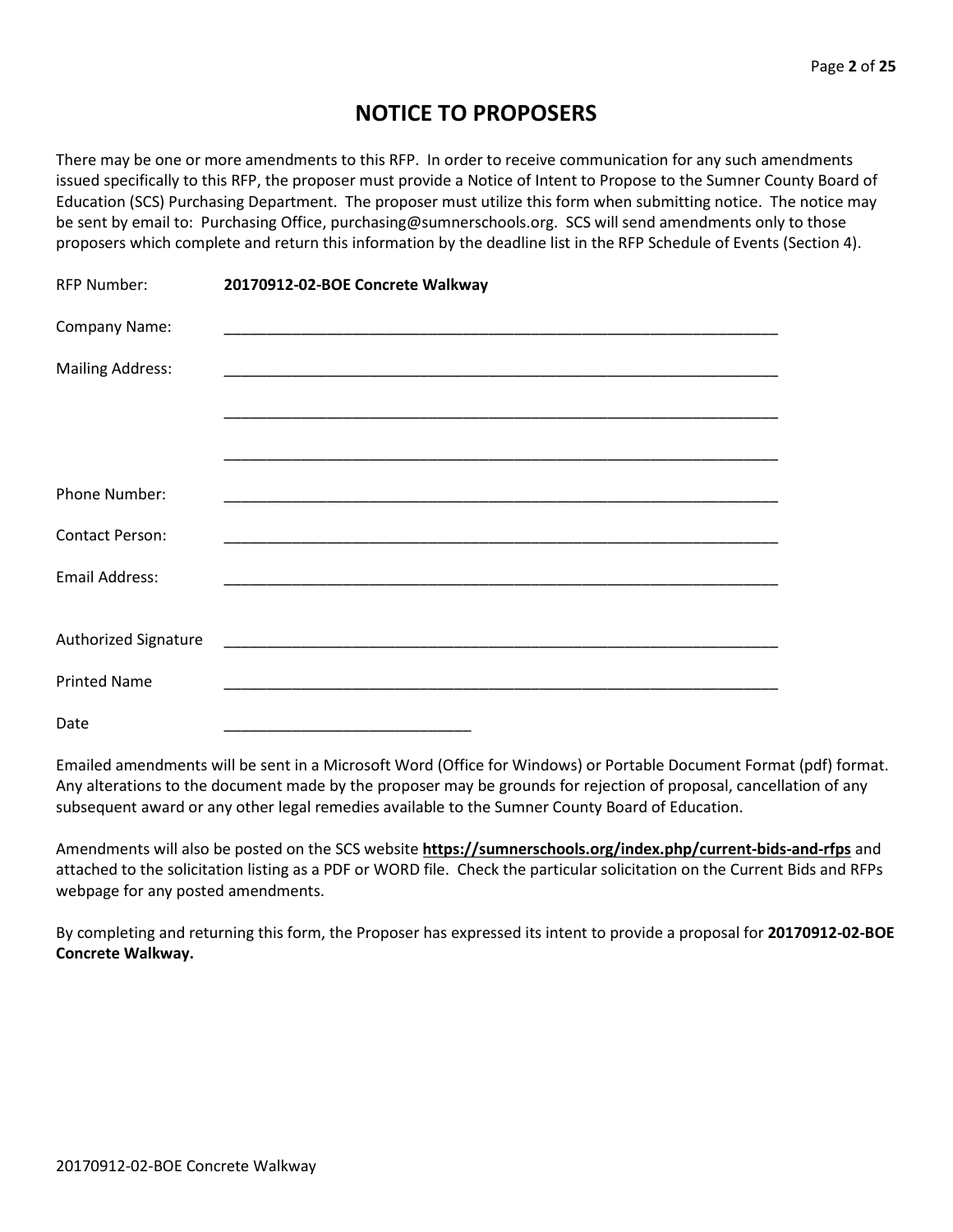### **TABLE OF CONTENTS**

- 1. Introduction/Overview
	- 1.1. Purpose
	- 1.2. Contact Information
- 2. Requirements
	- 2.1. Contract Term
	- 2.2. Scope of Work/Specifications
	- 2.3. Contactor Obligations
- 3. Source Selection and Contract Award
- 4. Schedule of Events
- 5. Instructions for Proposal
	- 5.1. Required Forms
	- 5.2. New Vendors
	- 5.3. Acknowledgement of Insurance Requirements
	- 5.4. Clarification and Interpretation of RFP
	- 5.5. Proposal Package
	- 5.6. Delivery of Proposals
	- 5.7. Evaluation of Proposals
	- 5.8. Request for Clarification of Proposals
	- 5.9. Protests

#### 6. Attachments

- 6.1. Contact Information
- 6.2. Bid Form/Certification
- 6.3. References
- 6.4. Certification Regarding Debarment or Suspension
- 6.5. Condition of Submitting Proposal
- 6.6. Statement of Non-Collusion
- 6.7. Attestation Re Personnel
- 6.8. Drug Free Workplace Affidavit
- 6.9. IRS Form W-9
	- \**An online, fillable version can be found at https://www.irs.gov/pub/irs-pdf/fw9.pdf*
- 6.10. Standard Terms & Conditions
- 6.11. Vendor Checklist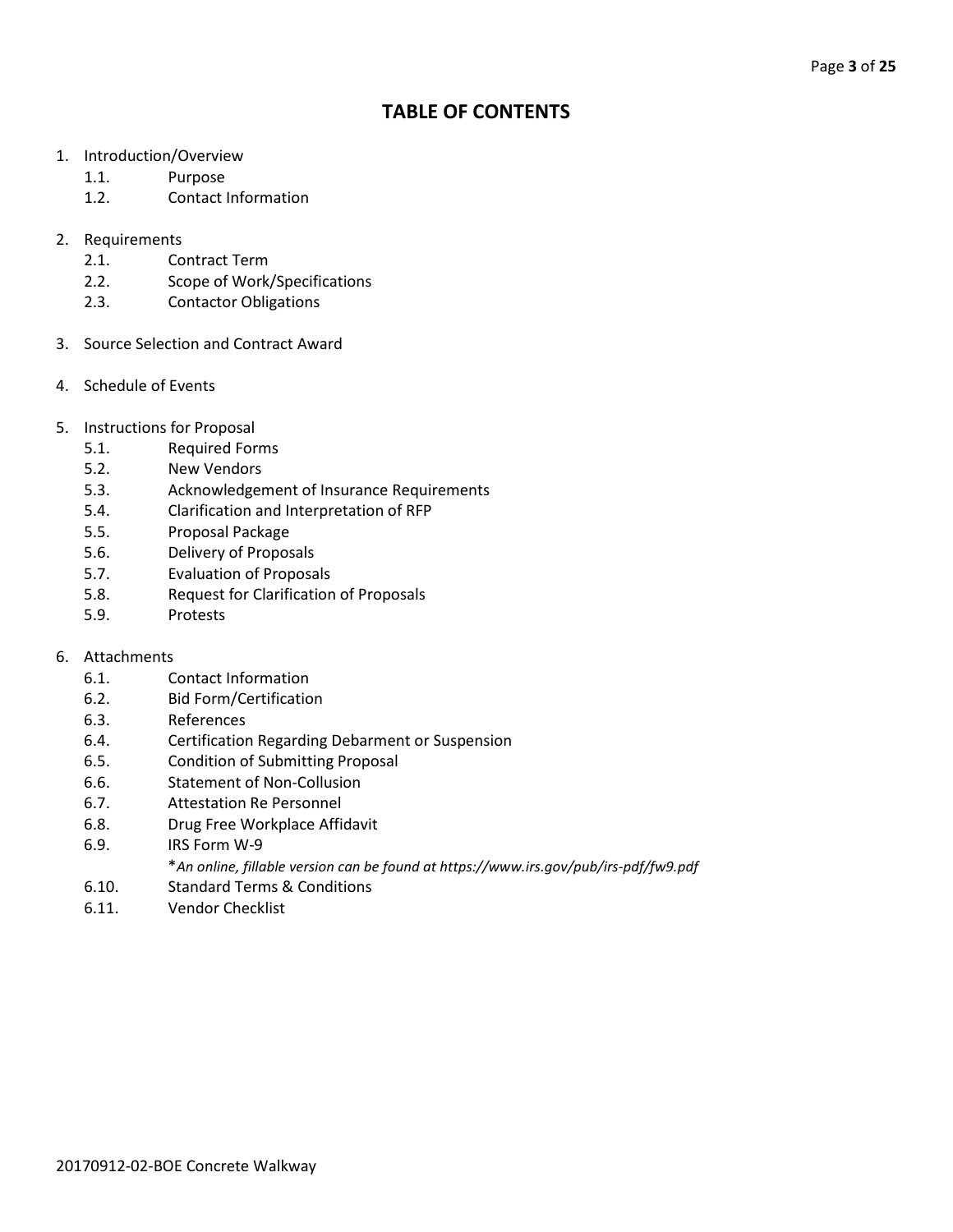#### 1. Introduction/Overview

#### 1.1. Purpose

The Sumner County Board of Education (SCS) is requesting sealed proposals for the turnkey installation of concrete walking paths throughout the district. It is the intent of SCS to install four walking tracks during this contract.

#### 1.2. Contact Information

Unauthorized contact regarding this RFP with employees or officials of SCS other than the Purchasing Supervisor named below may result in disqualification from this procurement process.

Interested parties must direct all communication regarding this RFP to the Purchasing Supervisor, who is SCSs only official point of contact for this RFP.

Chris Harrison Purchasing Supervisor 1500 Airport Road Gallatin, TN 37066 (615) 451-6560 chris.harrison@sumnerschools.org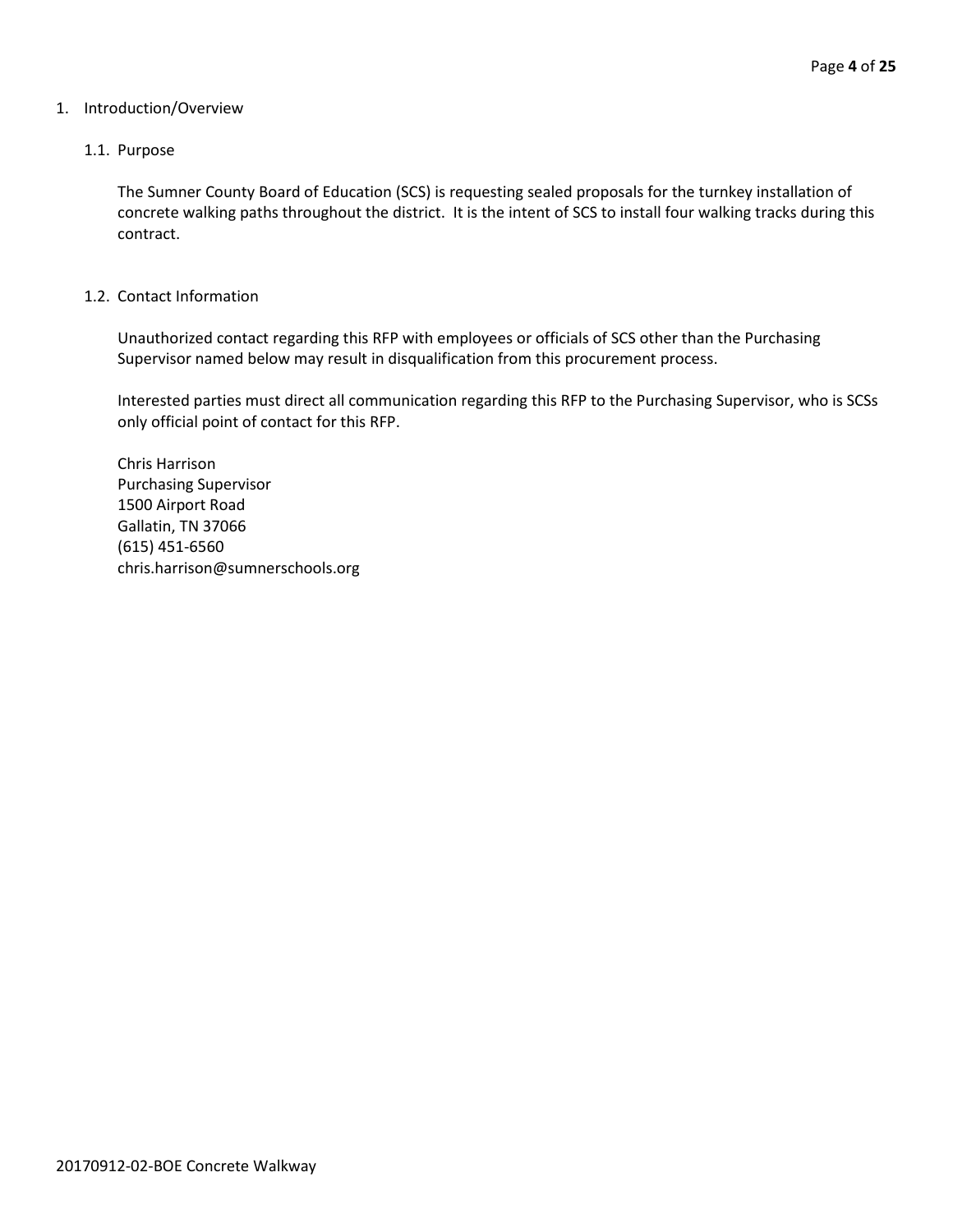#### 2. Requirements

#### 2.1. Contract Term

- 2.1.1.1. It is the intention of SCS to award a contract that will be valid beginning September 20, 2017 and ending June 30, 2018.
- 2.2. Scope of Work / Specifications

This work consists of constructing concrete walking paths on various properties throughout the district. The Contractor is required to utilize the methods listed below. SCS is responsible for the layout.

- Dimensions
	- $\circ$  Length = 660 ft. or 754 ft.
		- The length will be verified by utilizing a measuring wheel in the center most point of the walking path.
	- $\circ$  Width = 8ft.
- Subgrade
	- o Perform any necessary clearing, excavation and undercutting
	- o Grass/Soil removal cut to a depth of six (6) inches
	- o Fill and compact rock to a four (4) inch thickness
	- o Track to conform with ground contour
- Concrete
	- o 4,000 psi
	- o 4 inch thick
		- **EXECONCREE** should be 2 inches above grade after pouring
	- o Includes wire remesh panels
	- o Expansion joints cut every 10 feet
- Site Work
	- o Construct Forms
	- o Install drainage pipe (if applicable)
		- **Pipe to be supplied by SCS**
	- o Backfill & taper soil to grade
	- o Seed and straw construction area
	- o Removal of construction debris (concrete spillage, etc.)

\*The contractor will be responsible to repair any of the grounds damaged as a result of construction.

All work is subject to inspection by SCS personnel prior to approval for payment. Any work not completed to the parameters and expectations of SCS will be the sole responsibility of the Contractor to correct.

A **mandatory** Pre-bid Conference will be held on September 6, 2017 at 9:00 a.m. Local Time at the SCS Support Services Facility located at 1500 Airport Road, Gallatin, TN 37066.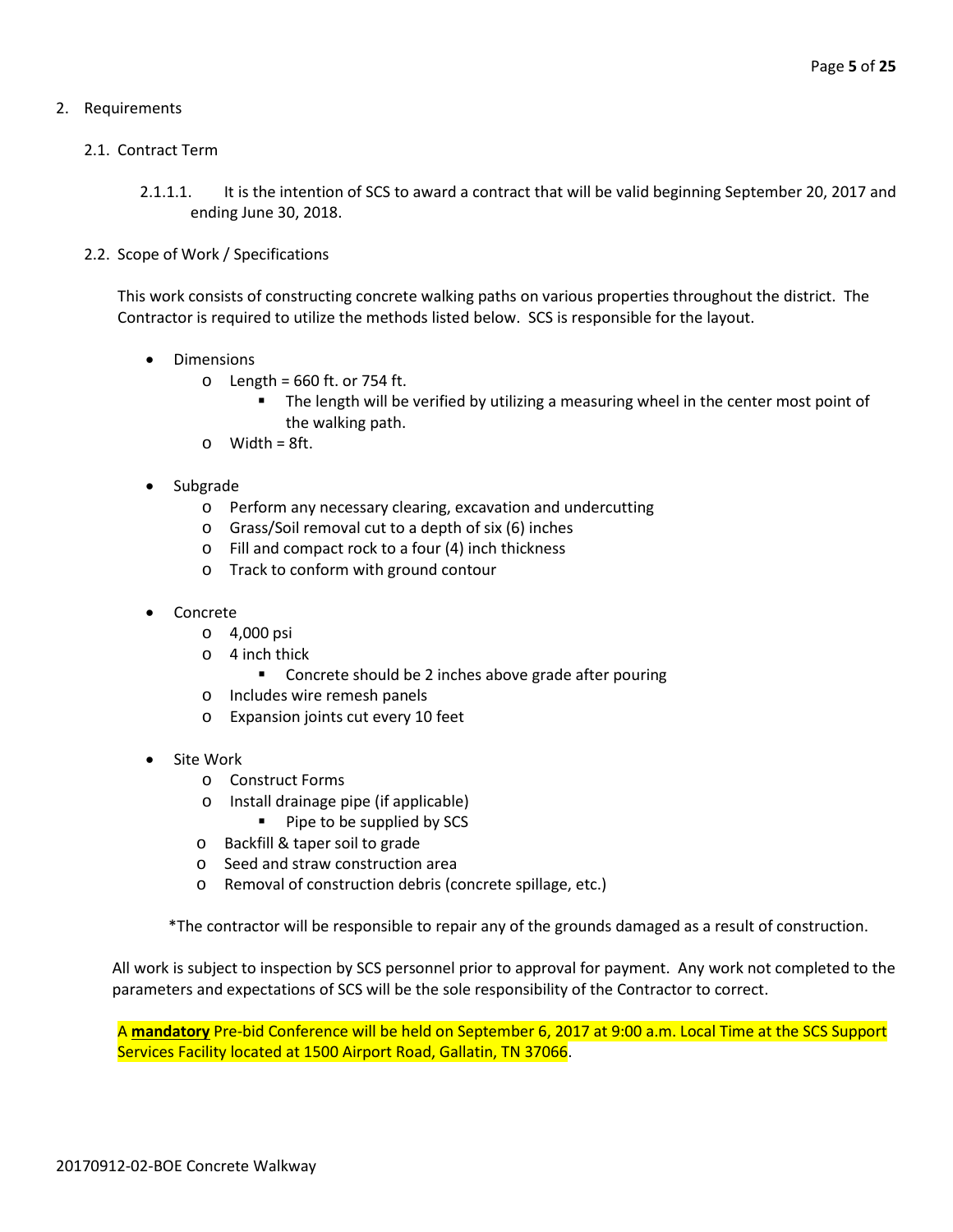#### 2.3. Standard Contractor Obligations

- 2.3.1.1. Shall provide and obtain all necessary materials, equipment and labor to perform all items listed in the Scope of Work.
- 2.3.1.2. Shall provide and obtain all necessary permits with Local, County, etc. agencies as required by law and as required in the Scope of Work.
- 2.3.1.3. Shall schedule all necessary inspections with Local, County, etc. agencies as required by law.
- 2.3.1.4. Shall strictly adhere to all specifications, engineered drawings and any other form of documentation related to the completion of the Scope of Work. SCS reserves the right to withhold partial or all payment until the work is completed to the specifications and satisfaction of SCS. Any work not completed to specifications will be the Contractor's sole responsibility and expense to redo.
- 2.3.1.5. Shall provide Worker's Compensation Insurance and required by State of Tennessee law. The Contractor shall prove compliance with Public Chapter No. 587, T.C.A 4-5-413(d) criminal background check and provide a Drug Free Workplace Affidavit.
- 2.3.1.6. Shall dispose of all generated waste materials in compliance with all Local, State and Federal guidelines, regulations and requirements.
- 2.3.1.7. Shall have property trained and experienced staff to facilitate the services specified in the Scope of Work. If applicable, the Contractor shall provide documentation that staff has received the manufacturers' certification to complete the services specified in the Statement of Work.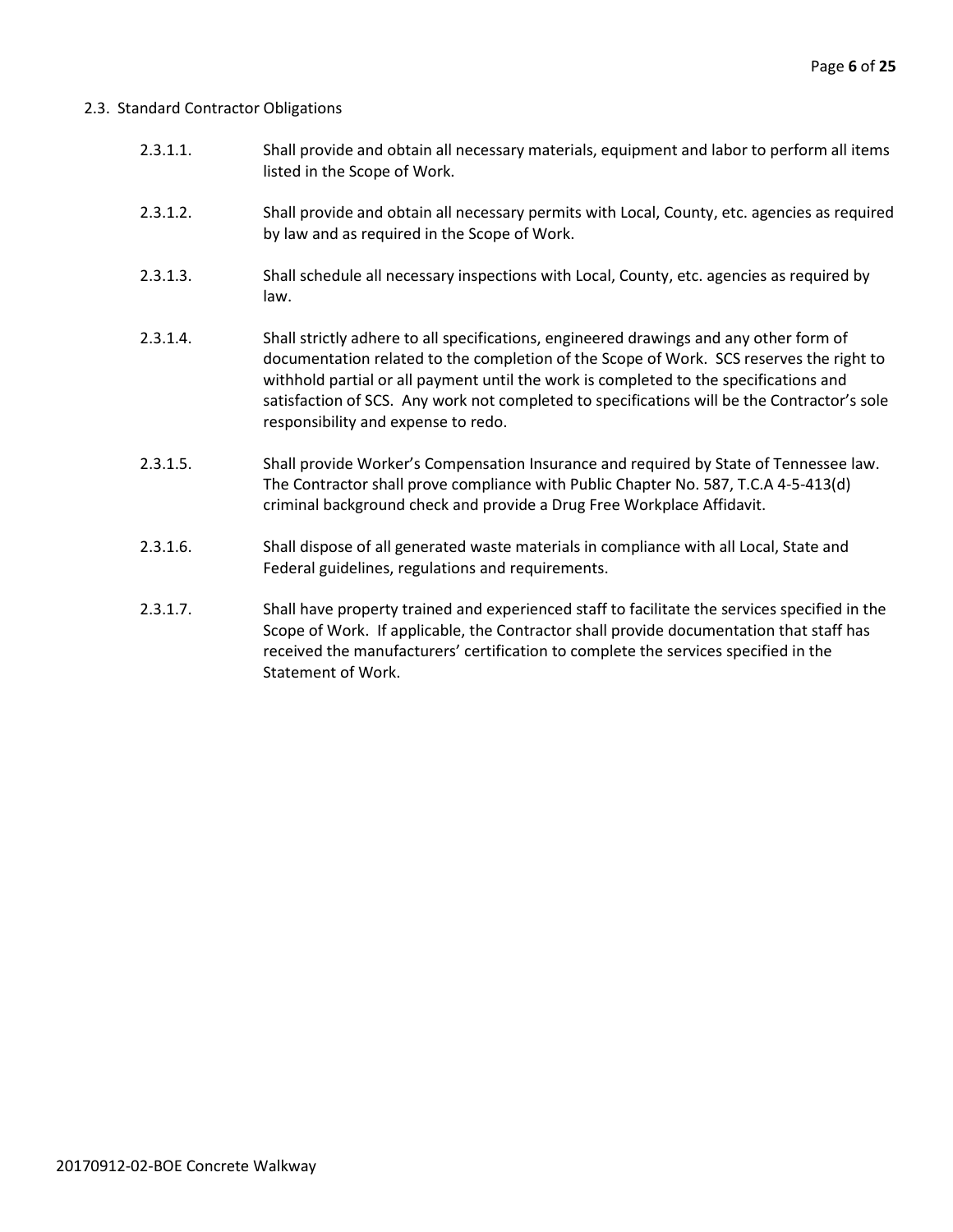- 3. Source Selection and Contract Award
	- Award(s), if made, will be made to the Responsive and Responsible proposer(s) whose proposal is most advantageous to SCS, taking into consideration price and the other evaluation criteria set forth in the RFP.
		- o General Criteria to be determined "Responsive"
			- Does the proposal include all required information, included completed attachment forms and affidavits?
			- Was the proposal delivered on or before the stated deadline? Did it include the required number of copies (hard & electronic)?
		- o General Criteria to be determined "Responsible"
			- Does the Proposer demonstrate an understanding of SCSs needs and proposed approach to the project?
			- **Does the Proposer possess the ability, capacity, skill and financial resources to provide the** service?
			- Can the Proposer take upon itself the responsibilities set forth in the RFP and produce the required outcomes in a timely fashion?
			- **Does the Proposer have the character, integrity, reputation, judgement, experience and** efficiency required for the project?
	- SCS reserves the right to enter into discussions with Proposers which have submitted proposals determined to be reasonably like of being considered for selection to assure a full understanding of and responsiveness to the RFP requirements. Every effort shall be afforded to assure fair and equal treatment with respect to the opportunity for discussion and/or revision of their respective proposals. Revisions may be permitted after the submission and prior to the award for the purpose of obtaining the best offers.
	- SCS reserves the right to negotiate price and contract terms and conditions with the most qualified proposer(s) to provide the requested service. If a mutually beneficial agreement with the highest ranked firm is not reached, SCS reserves the right to enter into contract negotiations with the next highest ranked proposer and continue this process until an agreement is reached.
	- Upon mutual agreement by both parties, SCS shall grant the right to extend the terms, conditions and prices of contract(s) awarded from this RFP to other Institutions (such as State, Local and/or Public Agencies) who express an interest in participating in any contract that results from this RFP. Each of the "piggyback" Institutions will issue their own purchasing documents for purchase of the goods/services. Proposer agrees that SCS shall bear no responsibility or liability for any agreements between Proposer and the other Institution(s) who desire to exercise this option.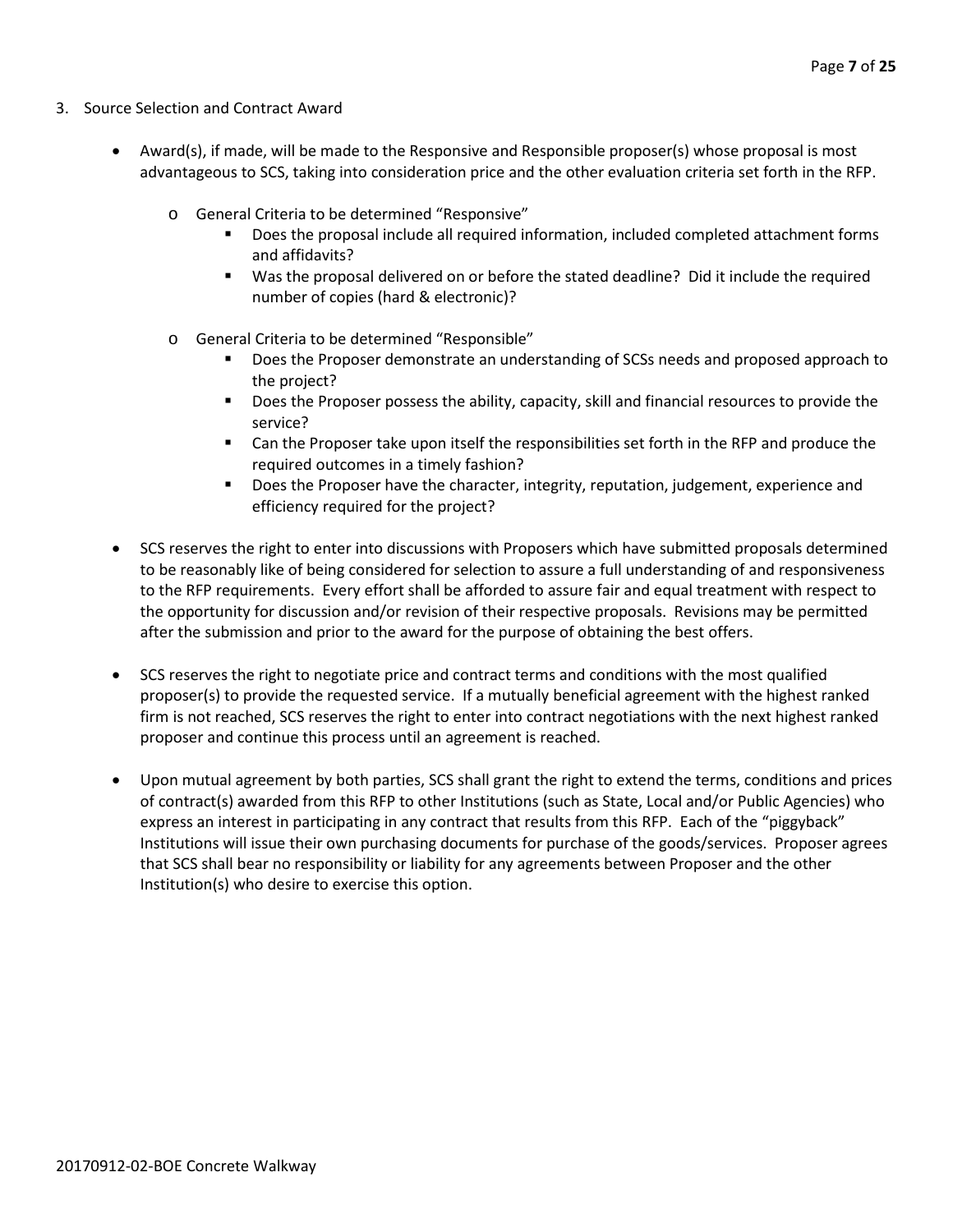#### 4. Schedule of Events

| <b>RFP Issued</b>                                  | August 28, 2017                 |
|----------------------------------------------------|---------------------------------|
| <b>Pre-Bid Meeting</b> (if required)               | September 5, 2017 @ 9:00 a.m.   |
| <b>Notice of Intent to Propose DEADLINE</b>        | September 6, 2017               |
| <b>Questions DEADLINE</b>                          | September 6, 2017 @ 2:00 p.m.   |
| <b>RFP Submission DEADLINE</b>                     | September 12, 2017 @ 10:30 a.m. |
| <b>Board Approval Date ESTIMATED (if required)</b> | September 19, 2017              |
| <b>Purchase Order Release ESTIMATED</b>            | N/A                             |

#### 5. Instructions for Proposal

#### 5.1. Required Forms

- Proposer must complete and submit the Attachments in Section 6. Attachments may be omitted depending on the RFP requirements. Refer to the Table of Contents for omitted Attachments.
- Evidence of a valid State of Tennessee Business License and/or Sumner County Business License. For all vendors with annual purchases in excess of \$50,000; a business license must be on file with the SCS Finance Department.
- Copy of State of Tennessee License (if applicable) in respective field.
- If applicable, the Proposer must include a copy of the contract(s) the Proposer will submit to be signed.

#### 5.2. New Vendors

- To comply with Internal Revenue Service requirements, all vendors who perform any type of service are required to have a current IRS Form W-9 on file with the SCS Finance Department. It is a mandatory requirement to complete the IRS Form W-9 (Attachment 6.9) included in this RFP.
- To comply with the Tennessee Lawful Employment Act (50-1-702 and 50-1-703), non-employees (individuals paid directly by the employer in exchange for the individual's labor or services) must have on file one (1) of the following documents:
	- o A valid Tennessee driver's license or photo identification;
	- o A valid driver's license or photo identification from another state where the license requirements are at least as strict as those in Tennessee;
	- o A birth certificate issued by a U.S. state, jurisdiction or territory;
	- o A U.S. government issued certified birth certificate;
	- o A valid, unexpired U.S. passport;
	- o A U.S. certificate of birth abroad (DS-1350 or FS-545)
	- o A report of birth abroad of a U.S. citizen (FS-240);
	- o A certificate of citizenship (N560 or N561);
	- o A certificate of naturalization (N550, N570 or N578);
	- o A U.S citizen identification card (I-197 or I-179); or
	- o Valid alien registration documentation or other proof of current immigration registration recognized by the United States Department of Homeland Security that contains the individual's complete legal name and current alien admission number or alien file number (or numbers if the individual has more than one number).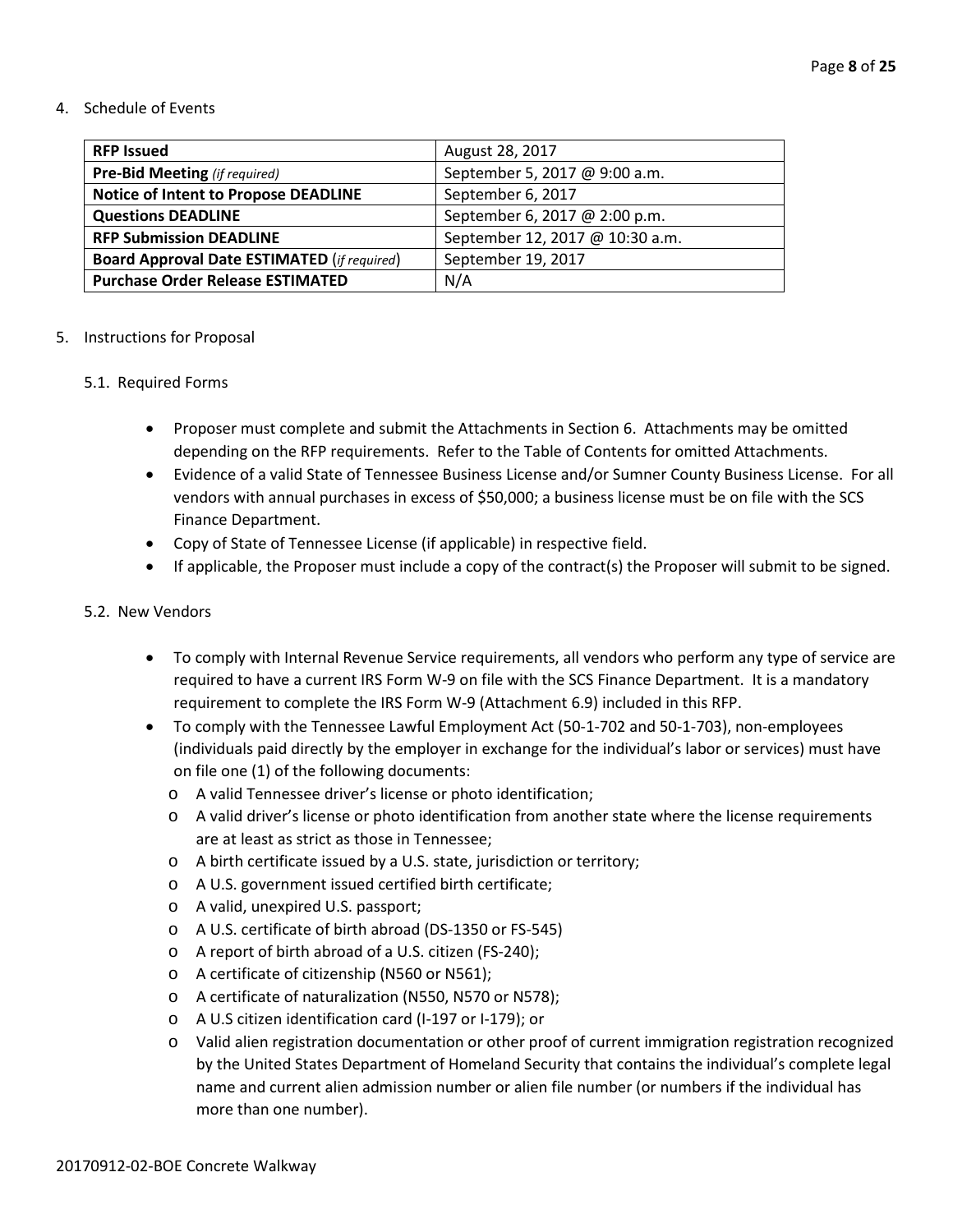5.3. Acknowledgement of Insurance Requirements

By submitting a proposal, Proposer acknowledges that it has read and understands the insurance requirements for the proposal. The Proposer who may have employees, contractors or agents working on SCS properties shall carry current certificates for general and professional liability insurance and for workers' compensation of a minimum of \$250,000. The owner or Principal of each Proposer must also be insured by workers' compensation if they perform any of the services on SCS properties. There will be no exceptions to the insurance requirement. Proposer also understands that the evidence of required insurance must be submitted within fifteen (15) working days following notification of its offer being accepted; otherwise, SCS may rescind its acceptance of the Proposers proposal.

5.4. Clarification and Interpretation of RFP

The words "must" and "shall" in the RFP indicate mandatory requirements. Taking exception to any mandatory requirement shall be considered grounds for rejection. There are other requirements that SCS considers important but not mandatory. It is important to respond in a concise manner to each section and submit an itemized list of all exceptions.

#### 5.5. Proposal Package

The package containing the proposal must be sealed and clearly marked on the outside of the package: **"20170912-02-BOE Concrete Walkway" DO NOT OPEN**

All sealed proposals packages must include all of the following. Any sealed proposals are subject to rejection as non-conforming if any applicable item is not included.

- One (1) Complete Original
- Two (2) additional copies of the Original
- One (1) electronic format (CD/USB Drive)
- Original Signature on Original Proposal. NO copied or digital signatures.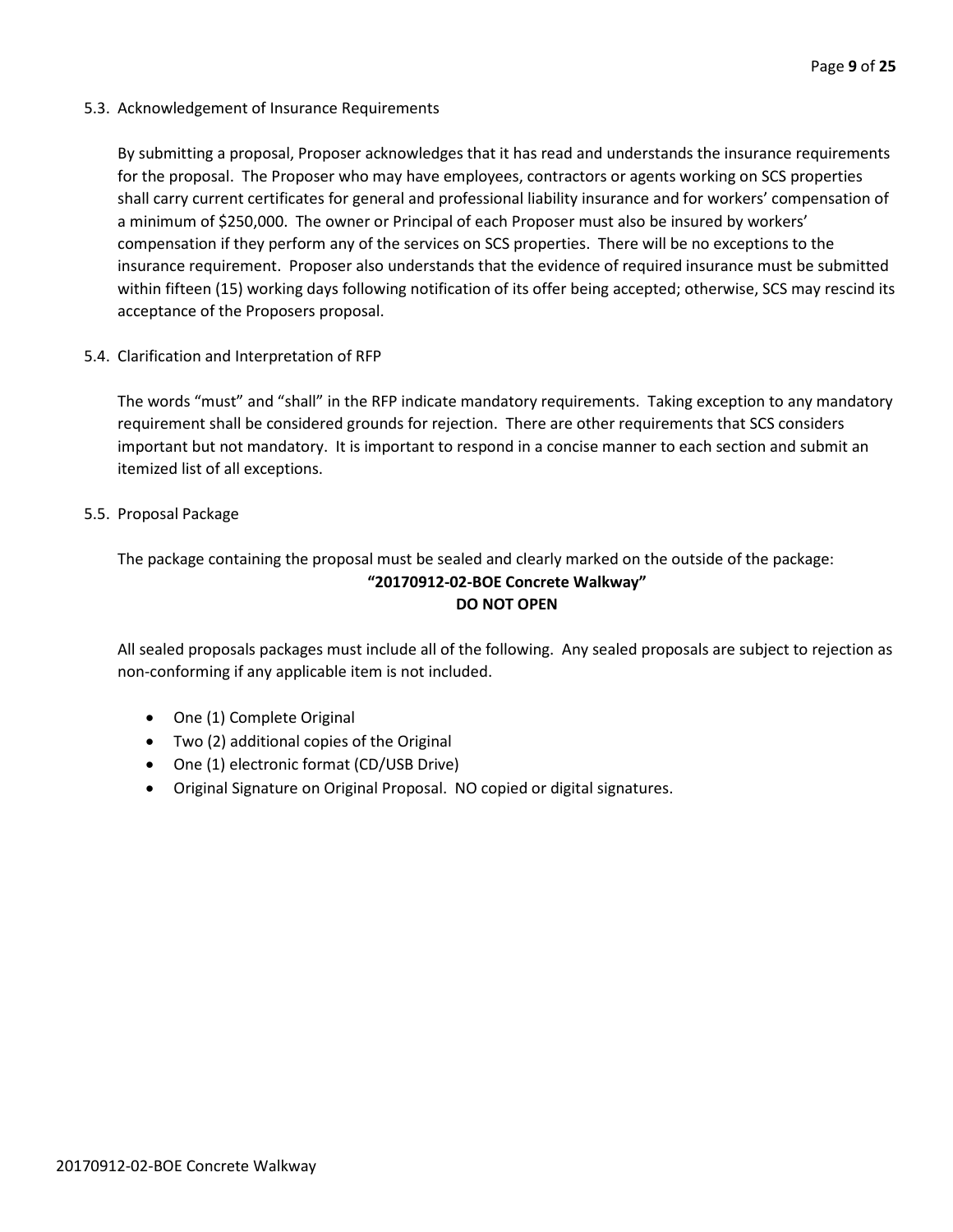The outside of the proposal package must be labeled as follows (if applicable):

- 1. Name of Company and Principal Owner, Business License Number, Expiration Date and License Classification.
- 2. In addition to Item 1, the same is applicable to masonry contractors if the work performed is > \$100,000.
- 3. In addition to Item 1, the same is applicable to HVAC, electrical, plumbing or A/C contractors if the work performed is > \$25,000.
- 4. In addition to Item 1, the same is applicable plus the Department of Environment & Conservation License Number and Classification, applicable to geothermal contractors if the work performed is > \$25,000.
- 5. If the prime contractor performs the masonry portion of the project or any of the above listed contractor skill sets and the work performed is > \$100,000; it must be so designated.
- 6. Only one (1) contractor in each classification listed shall be written on the bid envelope.

#### 5.6. Delivery of Proposals

Sealed proposals will be accepted until **September 12, 2017 @ 10:30 a.m. Local Time**. Proposals received after that time will be deemed invalid. Vendors mailing proposal packages must allow sufficient time to ensure receipt of their package by the time specified. There will be no exceptions. Proposals will be opened and read aloud. The reading of the bids will begin at **10:30 a.m. Local Time**.

Due to the nature of deliveries to the SCS Support Services Facility by carriers such as UPS, FedEx and such like; the proposal package will be accepted if the date and time on the delivery confirmation are indicated to be on or before the Proposal Deadline.

| Delivery Address: | Sumner County Board of Education |
|-------------------|----------------------------------|
|                   | Attn: Purchasing Supervisor      |
|                   | 1500 Airport Road                |
|                   | Gallatin, TN 37066               |

#### 5.7. Evaluation of Proposals

The SCS Purchasing Supervisor will first examine the proposals to reject those that are clearly non-responsive to the stated requirements. Proposers who are determine to be non-responsive and/or non-responsible will be notified of this determination.

The evaluation process will include the following factors:

- Proposed Approach and Timeline
- Company Experience and Qualifications
	- o The nature and scope of the Proposers business.
	- o The number of years the Proposer has been licensed to do business.
	- o The number of years the Proposer has been providing the requested services.
	- o How many similarly sized or larger K-12 clients have you contract with?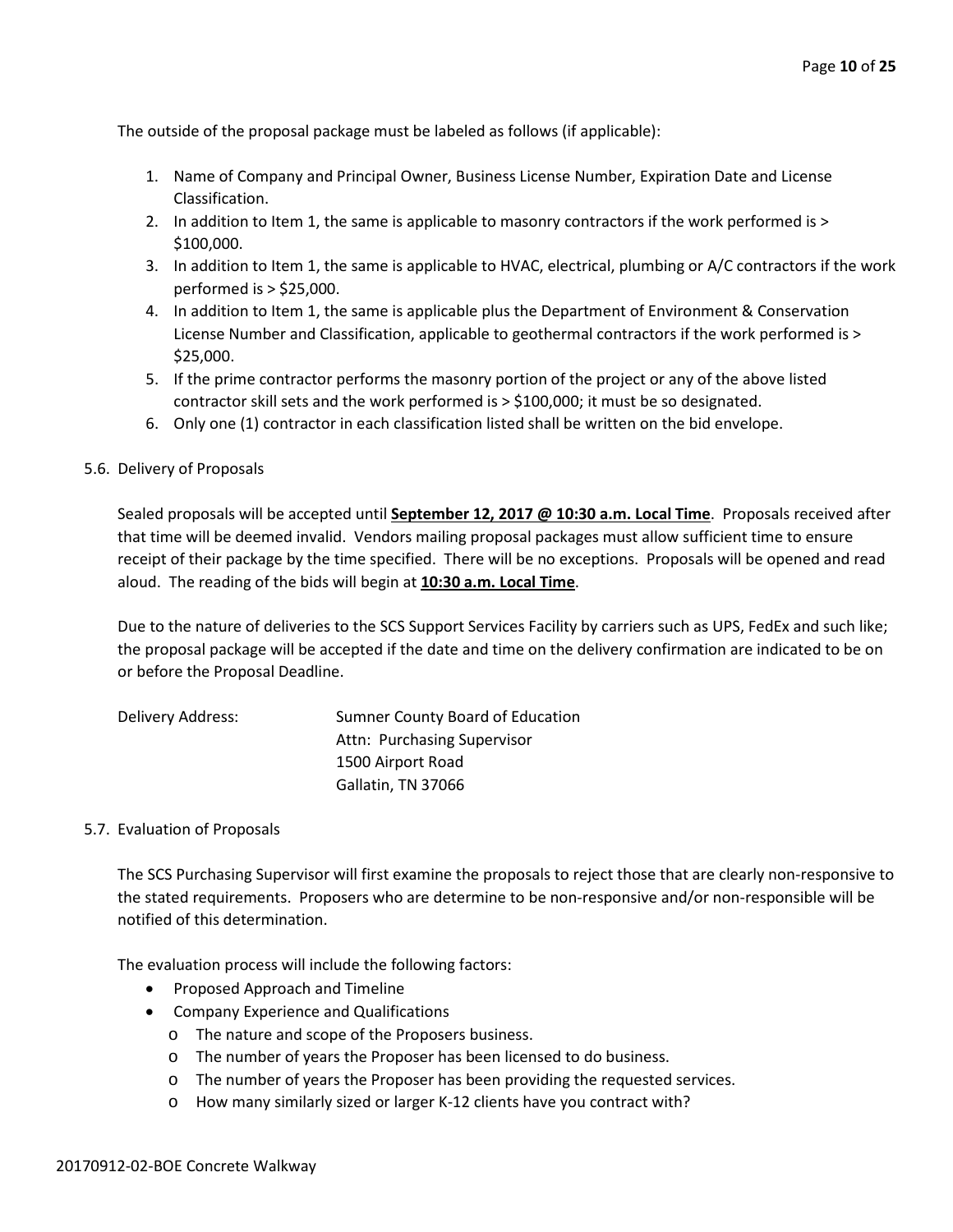- Compensation/Price Data
	- o Address all costs associated with performance of the contracted services.
- Past Performance and References
	- o Provided a minimum of two (2) client references for similar projects in size and scope successfully completed by Proposer within the last three (3) years. Attachment 6.3.
	- o SCS may also consider other sources of pertinent past performance information, including the districts own experience with the Proposer.
- 5.8. Request for Clarification of Proposals

Requests for clarification of proposals shall be distributed by the Purchasing Supervisor in writing (or email).

#### 5.9. Protests

In the event that any interested party finds any part of the listed specifications, terms or conditions to be discrepant, incomplete or otherwise questionable in any respect; it shall be the responsibility of the concerned party to notify the SCS Purchasing Office of such matters immediately upon receipt of the RFP. All notifications must be sent to the Purchasing Supervisor via email at [purchasing@sumnerschools.org.](mailto:purchasing@sumnerschools.org)

Any actual or prospective Proposer who is aggrieved in connection with the RFP or award of a contract may protest to the Purchasing Supervisor and/or the Sumner County Board of Education at its regularly scheduled meeting.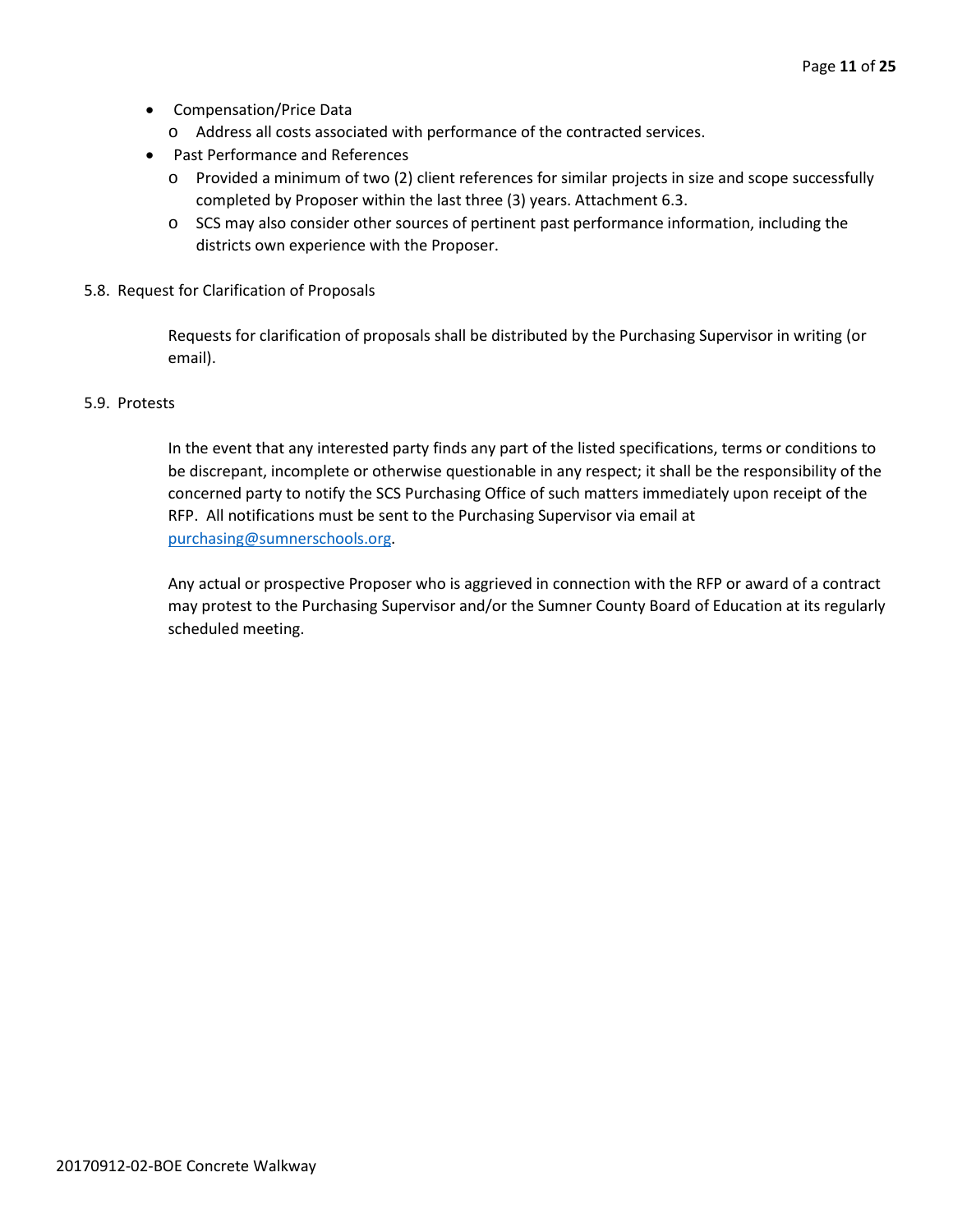#### **ATTACHMENT 6.1 - Contact Information**

| <b>Company Legal Name:</b>                 |          |
|--------------------------------------------|----------|
| <b>Company Official Address:</b>           |          |
|                                            |          |
| Company Web Site (URL):                    |          |
|                                            |          |
| Contact Person for project administration: |          |
|                                            |          |
|                                            |          |
|                                            |          |
|                                            | (office) |
|                                            | (mobile) |
|                                            |          |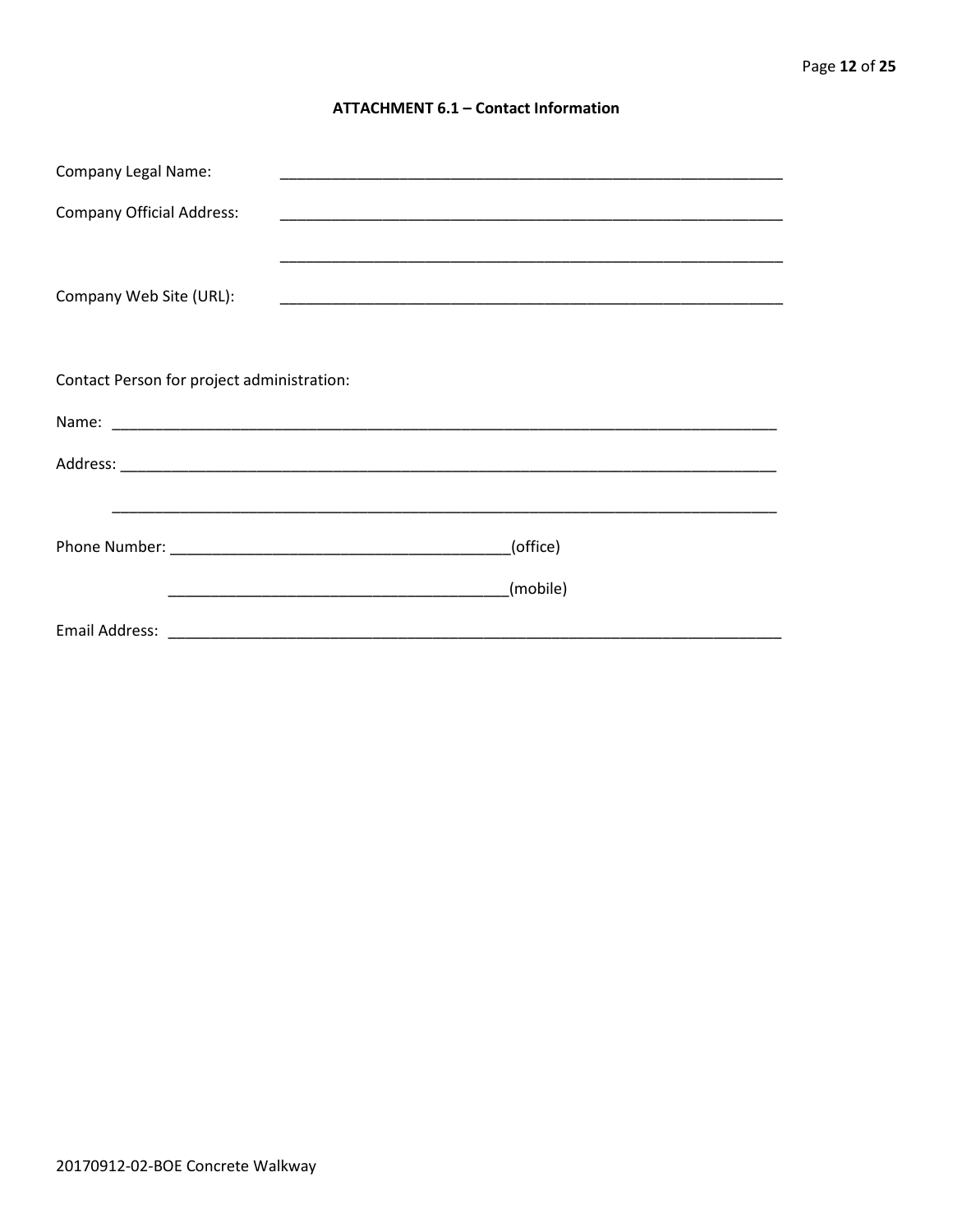

Attn: Purchasing Supervisor 1500 Airport Road Gallatin, TN 37066

#### **ATTACHMENT 6.2 – Bid Form/Certification 20170912-02-BOE Concrete Walkway**

| Date |                                     |
|------|-------------------------------------|
|      |                                     |
|      | a duly authorized representative of |
|      | hereby submit our bid for 20170912- |

**02-BOE Concrete Walkway** in accordance with the specifications and instructions set forth in these bid documents.

|                      | 660 ft. Walking Path | 754 ft. Walking Path |
|----------------------|----------------------|----------------------|
| Cost per Square Foot |                      |                      |
| <b>Total Cost</b>    |                      |                      |

| (street) | (city, state, zip) |
|----------|--------------------|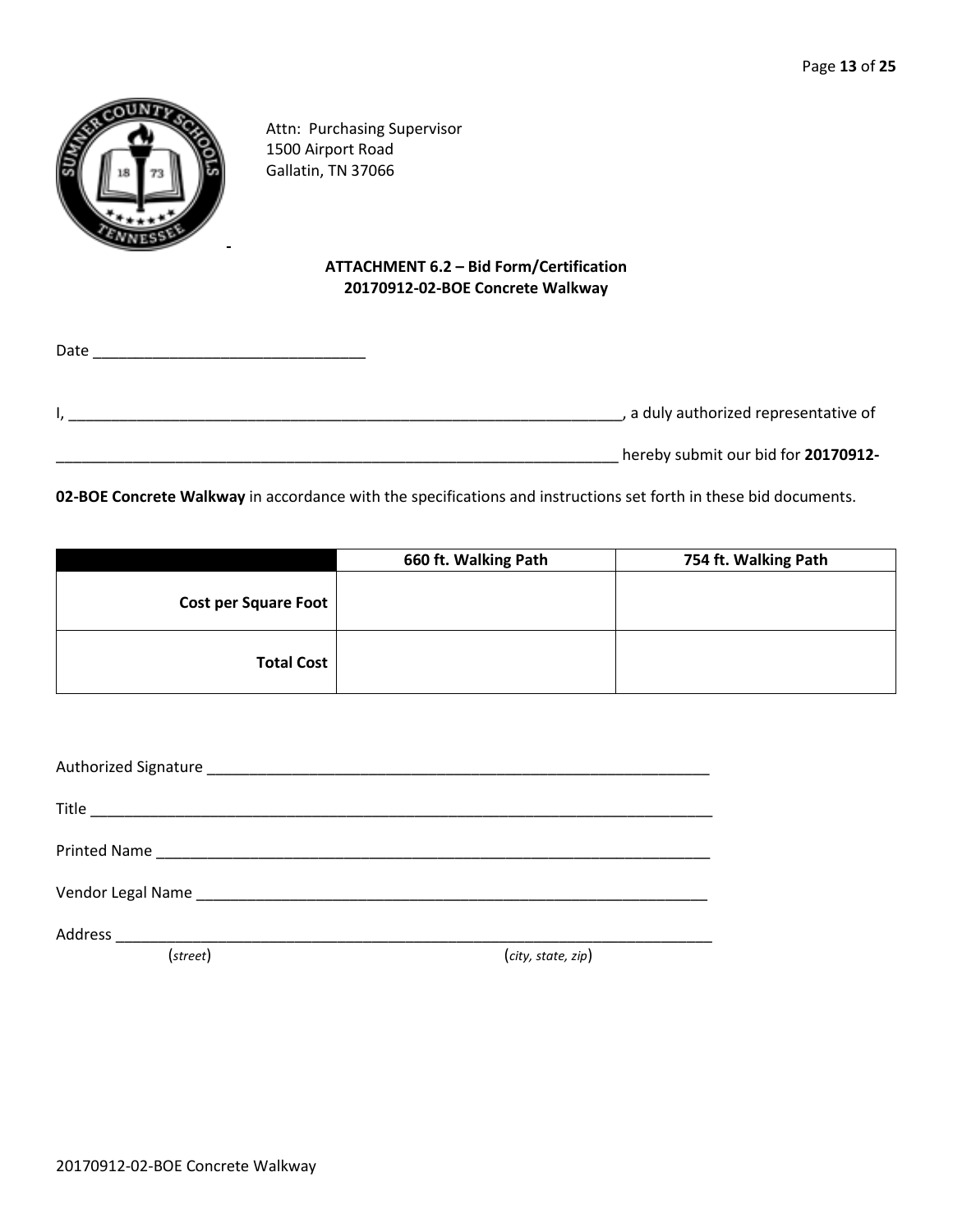| <b>ATTACHMENT 6.3 - References</b> |  |  |
|------------------------------------|--|--|
|------------------------------------|--|--|

\*Proposers may copy this page and submit additional references.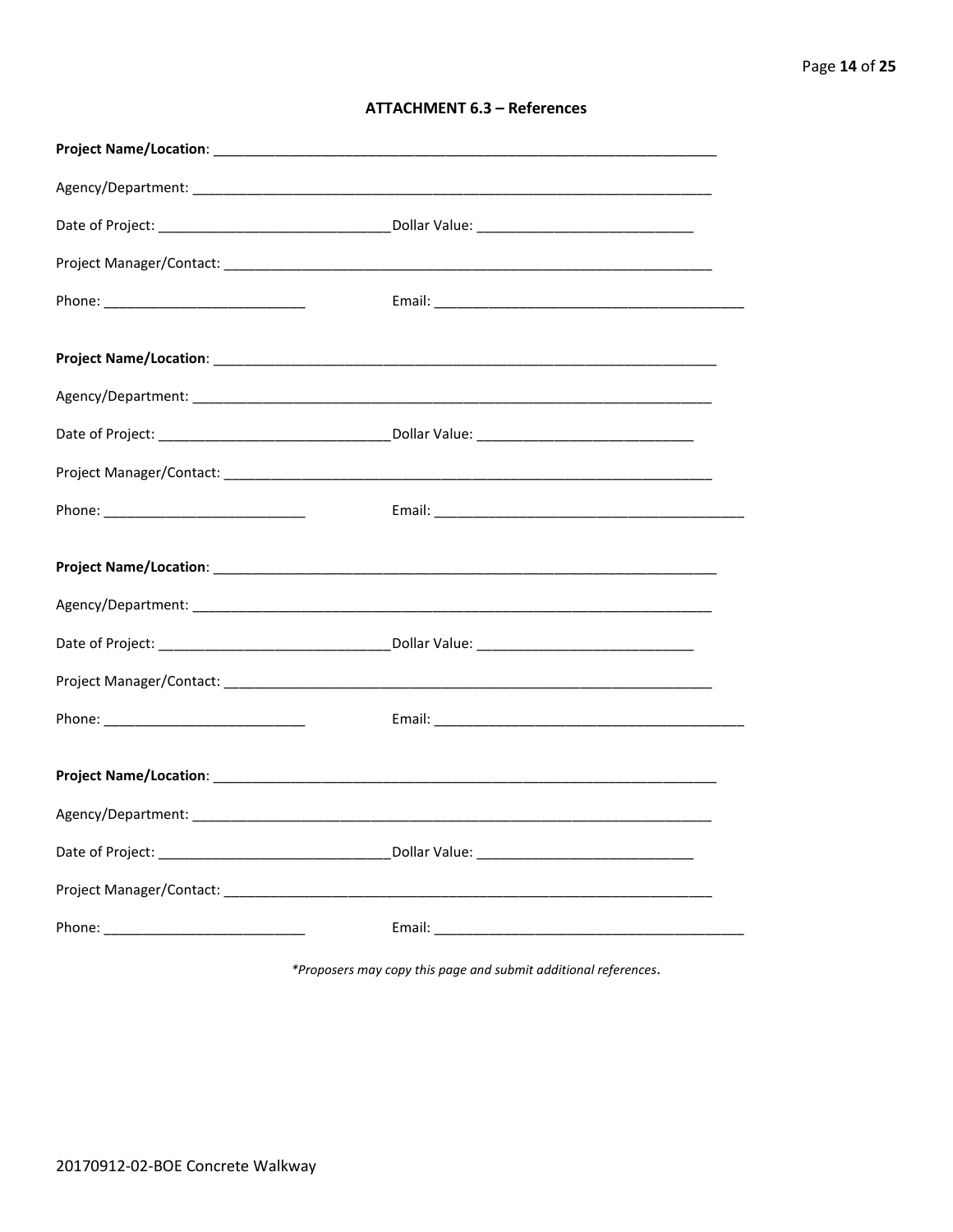#### **ATTACHMENT 6.4 – Certification Regarding Debarment or Suspension**

The prospective participant certifies, to the best of its knowledge and belief, that it and its principals:

- Are not presently debarred, suspended, proposed for debarment, declared ineligible or voluntarily excluded from participation in transactions under federal non-procurement programs by any federal department or agency;
- Have not, within the three year period preceding the proposal, had one or more public transactions (federal, state or local) terminated for cause or default; and
- Are not presently indicated or otherwise criminally or civilly charged by a government entity (federal, state or local) and have not, within the three year period preceding the bid, been convicted or had a civil judgement rendered against it:
	- o For the commission of fraud or a criminal offense in connection with obtaining, attempting to obtain or performing a public transaction (federal, state or local) or a procurement contract under such a public transaction;
	- o For the violation of federal or state antitrust statutes, including those proscribing price fixing between competitors, the allocation of customers between competitors, or bid rigging; or
	- o For the commission of embezzlement, theft, forgery, bribery, falsification or destruction of records, making false statements, or receiving stolen property.

\_\_\_\_\_\_\_\_\_\_\_\_\_\_\_\_\_\_\_\_\_\_\_\_\_\_\_\_\_\_\_\_\_\_\_\_\_\_\_\_\_\_\_\_\_\_\_\_\_\_\_\_

I understand that a false statement on this certification may be grounds for the rejection of this proposal or the termination of the award. In addition, under 18 U.S.C. 1001, a false statement may result in a fine of up to \$10,000 or imprisonment for up to five years, or both.

Name of Participating Agency: \_\_\_\_\_\_\_\_\_\_\_\_\_\_\_\_\_\_\_\_\_\_\_\_\_\_\_\_\_\_\_\_\_\_\_\_\_\_\_\_\_\_\_\_\_\_\_\_\_\_\_\_\_\_\_\_\_\_\_\_

Name and Title of Authorized Representative: \_\_\_\_\_\_\_\_\_\_\_\_\_\_\_\_\_\_\_\_\_\_\_\_\_\_\_\_\_\_\_\_\_\_\_\_\_\_\_\_\_\_\_\_\_\_\_

Signature of Authorized Representative: \_\_\_\_\_\_\_\_\_\_\_\_\_\_\_\_\_\_\_\_\_\_\_\_\_\_\_\_\_\_\_\_\_\_\_\_\_\_\_\_\_\_\_\_\_\_\_\_\_\_\_\_

Date: \_\_\_\_\_\_\_\_\_\_\_\_\_\_\_\_\_\_\_\_\_\_\_\_\_\_\_\_

\_\_\_\_ I am unable to certify to the above statement. Attached is my explanation.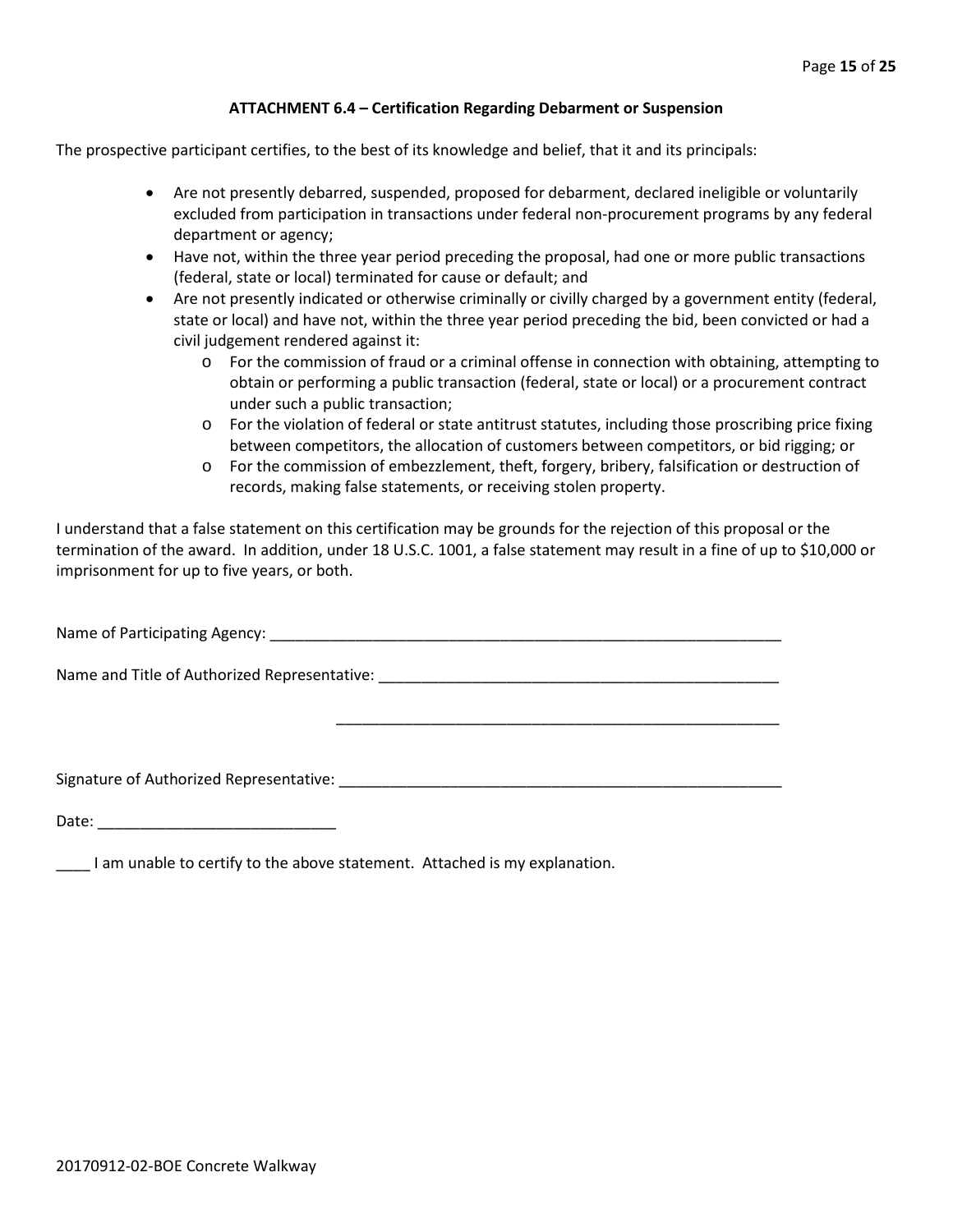#### **ATTACHMENT 6.5 – Condition of Submitting Proposal**

The undersigned Proposer has carefully examined all instructions, requirements, specifications, terms and conditions of the RFP and certifies:

- It is a reputable company regularly engaged in providing goods and/or services necessary to meet the requirements, specifications, terms and conditions of the RFP.
- All statements, information and representations prepared and submitted in response to the RFP are current, complete, true and accurate. Proposer acknowledges that the Sumner County Board of Education (SCS) will rely on such statements, information and representations in selecting the successful proposer(s).
- That the prices quoted shall be SCSs pricing for the products and/or service.
- It shall be bound by all statements, representations, warranties and guarantees made in its proposal.
- Proposer acknowledges that the contract may be canceled if any conflict of interest or appearance of a conflict of interest is discovered by SCS, in its sole discretion.
- All purchase orders must be duly authorized and executed by SCS and subject to the terms and conditions of the RFP.

By checking this box, Proposer agrees that SCS reserves the right to extend the terms, conditions, and prices of this contract to other Institutions (such as State, Local and/or Public Agencies) who express an interest in participating in any contract that results from this RFP. Each of the piggyback Institutions will issue their own purchasing documents for the goods/services. Proposer agrees that SCS shall bear not responsibility or liability for any agreements between Proposer and the other Institution(s) who desire to exercise this option.

| ADDRESS: |          |
|----------|----------|
|          |          |
| PHONE:   | (office) |
|          | (mobile) |
| EMAIL:   |          |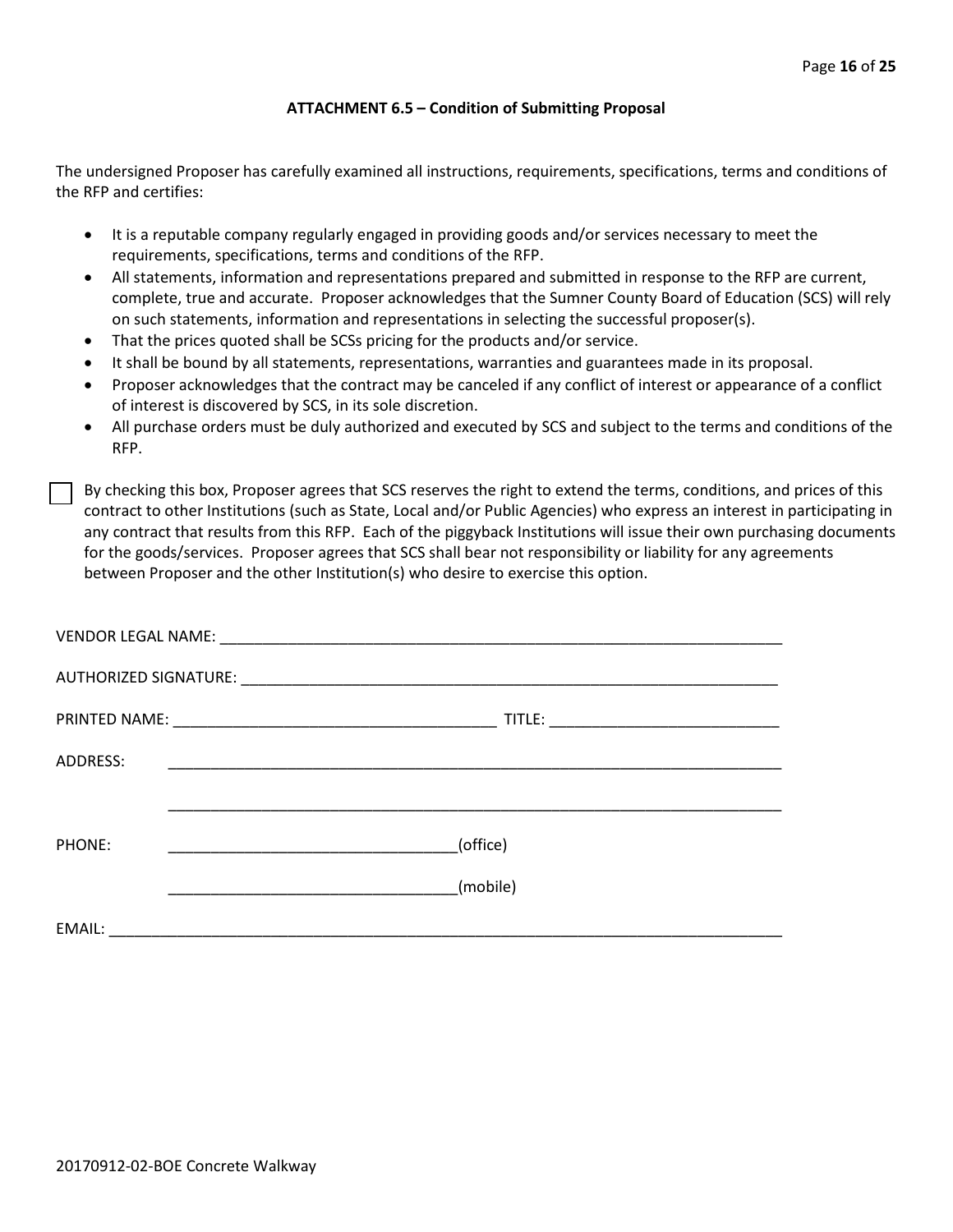#### **ATTACHMENT 6.6 – Statement of Non-Collusion**

The undersigned affirms that they are duly authorized to execute this contract, that this company, corporation, firm, partnership or individual has not prepared this proposal in collusion with any other respondent, and that the contents of this proposal as to prices, terms or conditions of said proposal have not been communicated by the undersigned nor by any employee or agent to any other person engaged in this type of business prior to the official opening of this proposal.

| Address: |          |  |
|----------|----------|--|
|          | (office) |  |
|          | (mobile) |  |
|          |          |  |
|          |          |  |
|          |          |  |
|          |          |  |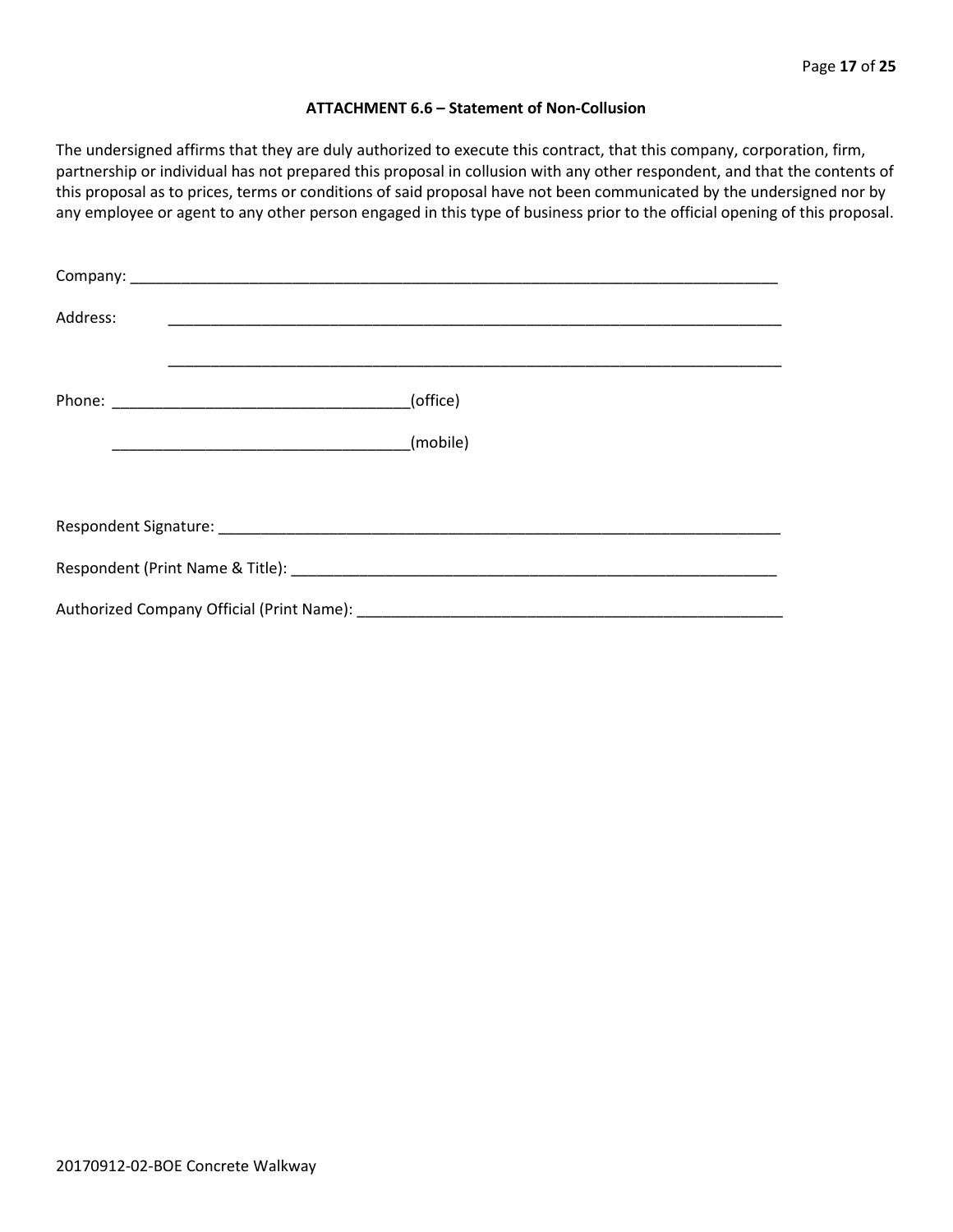#### **ATTACHMENT 6.7 – Attestation Re Personnel**

#### **ATTESTATION RE PERSONNEL USED IN CONTRACT PERFORMANCE**

| <b>CONTRACTOR LEGAL ENTITY NAME:</b>                                   |  |
|------------------------------------------------------------------------|--|
| FEDERAL EMPLOYER IDENTIFICATION NUMBER:<br>(or Social Security Number) |  |

**The Contractor, identified above, does hereby attest, certify, warrant, and assure that the Contractor shall not knowingly utilize the services of an illegal immigrant in the performance of this Contract and shall not knowingly utilize the services of any subcontractor who will utilize the services of an illegal immigrant in the performance of this Contract.**

**SIGNATURE & DATE:**

NOTICE: This attestation MUST be signed by an individual empowered to contractually bind the Contractor.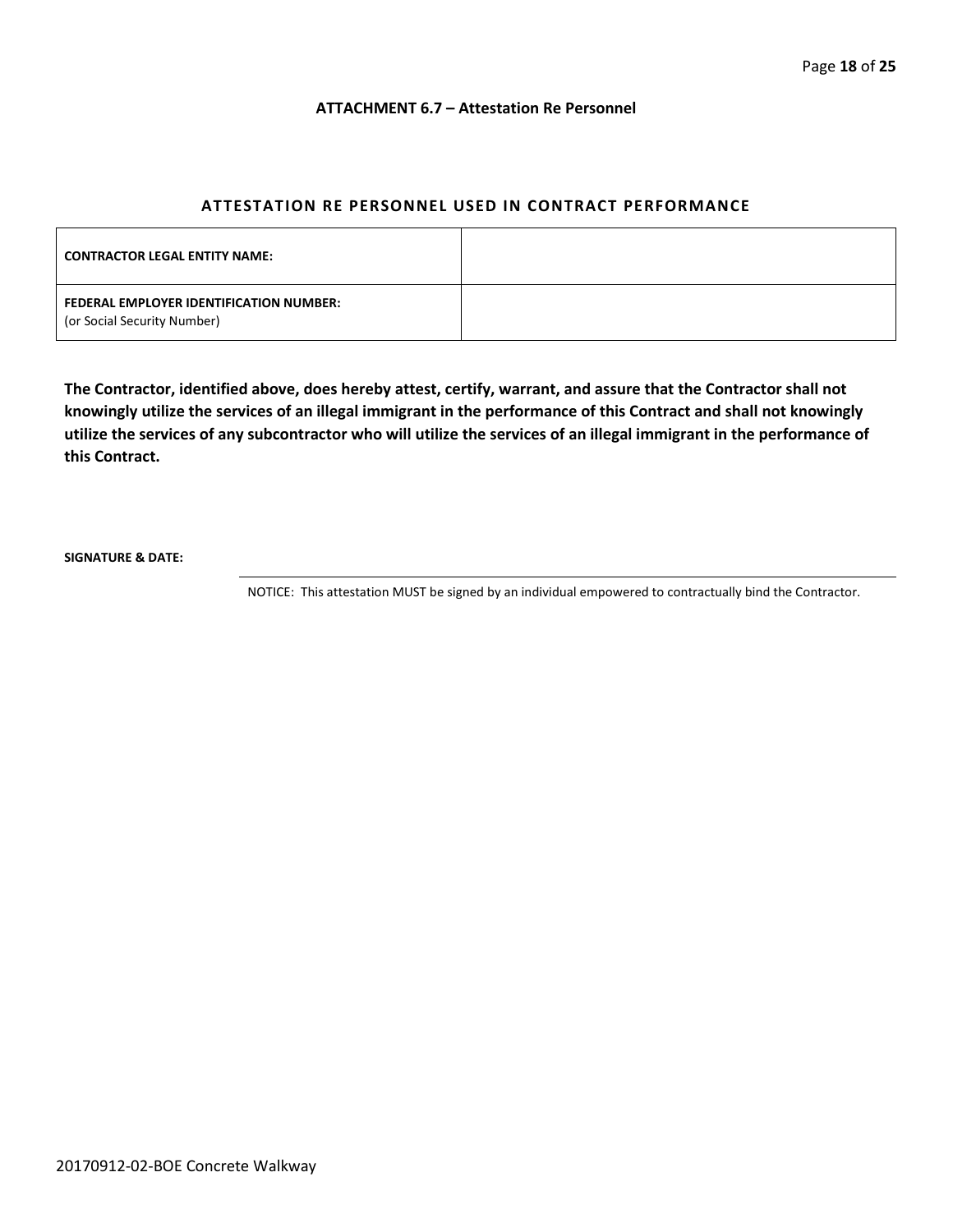#### **ATTACHMENT 6.8 – Drug Free Workplace Affidavit**

#### **DRUG-FREE WORKPLACE**

The Sumner County Board of Education is committed to maintaining a safe and productive work environment for its employees and to providing high quality service to its citizens. The goal of this policy is for Sumner County Board of Education employees and contractors to remain, or become and remain, drug-free. Abuse and dependency on alcohol and/or drugs can seriously affect the health of employees, contractors and citizens, jeopardize personal safety, impact the safety of others and impair job performance.

Drug-Free Workplace Act of 1988 – Sumner County Board of Education is governed by the Drug-Free Workplace Act of 1988 (Pub. L. 100-690, Title V, Subtitle D).

Omnibus Transportation Employee Testing Act of 1991 – Sumner County Board of Education is governed by the Omnibus Transportation Employee Testing Act of 1991 (Pub. L. 102-143, Title V).

Right to an Alcohol and Drug-Free Workplace - Employees have the right to work in an alcohol and drug-free environment and to work with persons free from the effects of alcohol and/or drugs.

Required Alcohol and Drug Tests - Alcohol and drug testing for safety sensitive employees shall be in accordance with the provisions contained in the Sumner County Board of Education Alcohol and Drug Policy adopted by departments which have safety sensitive positions.

Contracts – Any contractors providing goods or services to Sumner County Board of Education must comply with all State and Federal drug free workplace laws, rules and regulations and so certify this compliance by completion of the DRUG-FREE WORKPLACE AFFIDAVIT (attached page 2).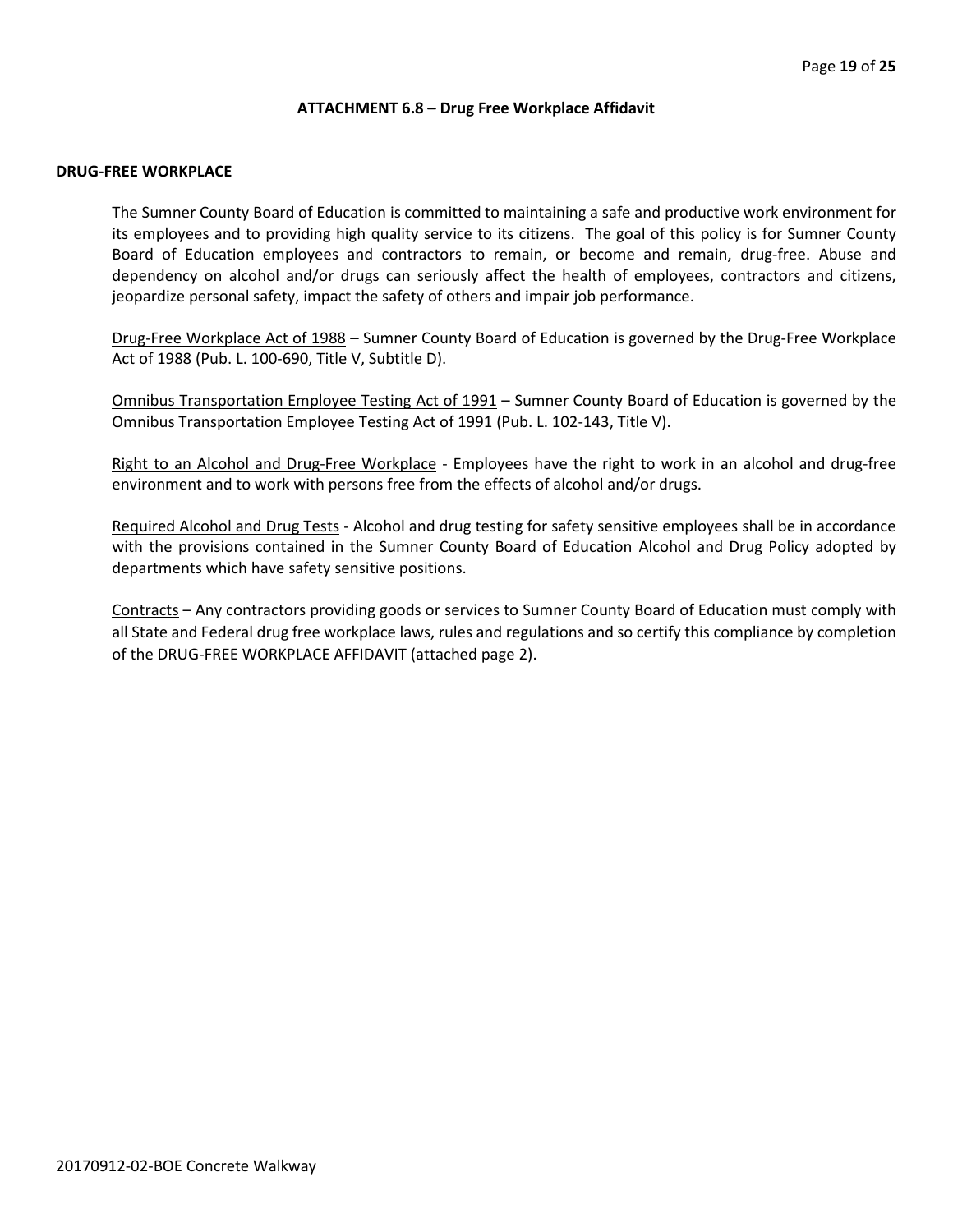#### **DRUG-FREE WORKPLACE AFFIDAVIT** (page 2)

STATE OF

COUNTY OF \_\_\_\_\_\_\_\_\_\_\_\_\_\_\_\_\_\_

The undersigned, principal officer of \_\_\_\_\_\_\_\_\_\_\_\_\_\_\_\_\_\_\_\_\_\_\_\_\_\_\_\_\_\_\_\_\_\_, an employer of five (5) or more employees contracting with Sumner County Board of Education to provide goods or services, hereby states under oath as follows:

- 1. The undersigned is a principal officer of the state of the state of the state of the state of the state of to as the "Company") and is duly authorized to execute this Affidavit on behalf of the Company.
- 2. The Company submits this Affidavit because it shall be receiving pay pursuant to a contract with the state or any local government to provide goods or services.
- 3. The Company is in compliance with all State and Federal Laws, Rules and Regulations requiring a drug-free workplace program.

Further affiant saith not.

Principal Officer:\_\_\_\_\_\_\_\_\_\_\_\_\_\_\_\_\_\_\_\_\_\_\_\_\_\_\_\_\_\_\_\_\_\_\_\_\_\_\_\_\_

STATE OF \_\_\_\_\_\_\_\_\_\_\_\_\_\_\_\_\_\_\_

COUNTY OF

Before me personally appeared \_\_\_\_\_\_\_\_\_\_\_\_\_\_\_\_\_\_\_\_\_\_\_\_\_\_\_\_\_\_, with whom I am personally acquainted (or proved to me on the basis of satisfactory evidence) and who acknowledged that such person executed the foregoing affidavit for the purposes therein contained.

Witness my hand and seal at office this \_\_\_\_\_\_\_\_\_\_\_\_\_ day of \_\_\_\_\_\_\_\_\_\_\_\_\_\_\_\_\_\_\_\_\_, 20\_\_\_\_\_.

Notary Public

My commission expires: \_\_\_\_\_\_\_\_\_\_\_\_\_\_\_\_\_\_\_\_\_\_\_

\_\_\_\_\_\_\_\_\_\_\_\_\_\_\_\_\_\_\_\_\_\_\_\_\_\_\_\_\_\_\_\_\_\_\_\_\_\_\_\_\_\_\_\_\_\_\_\_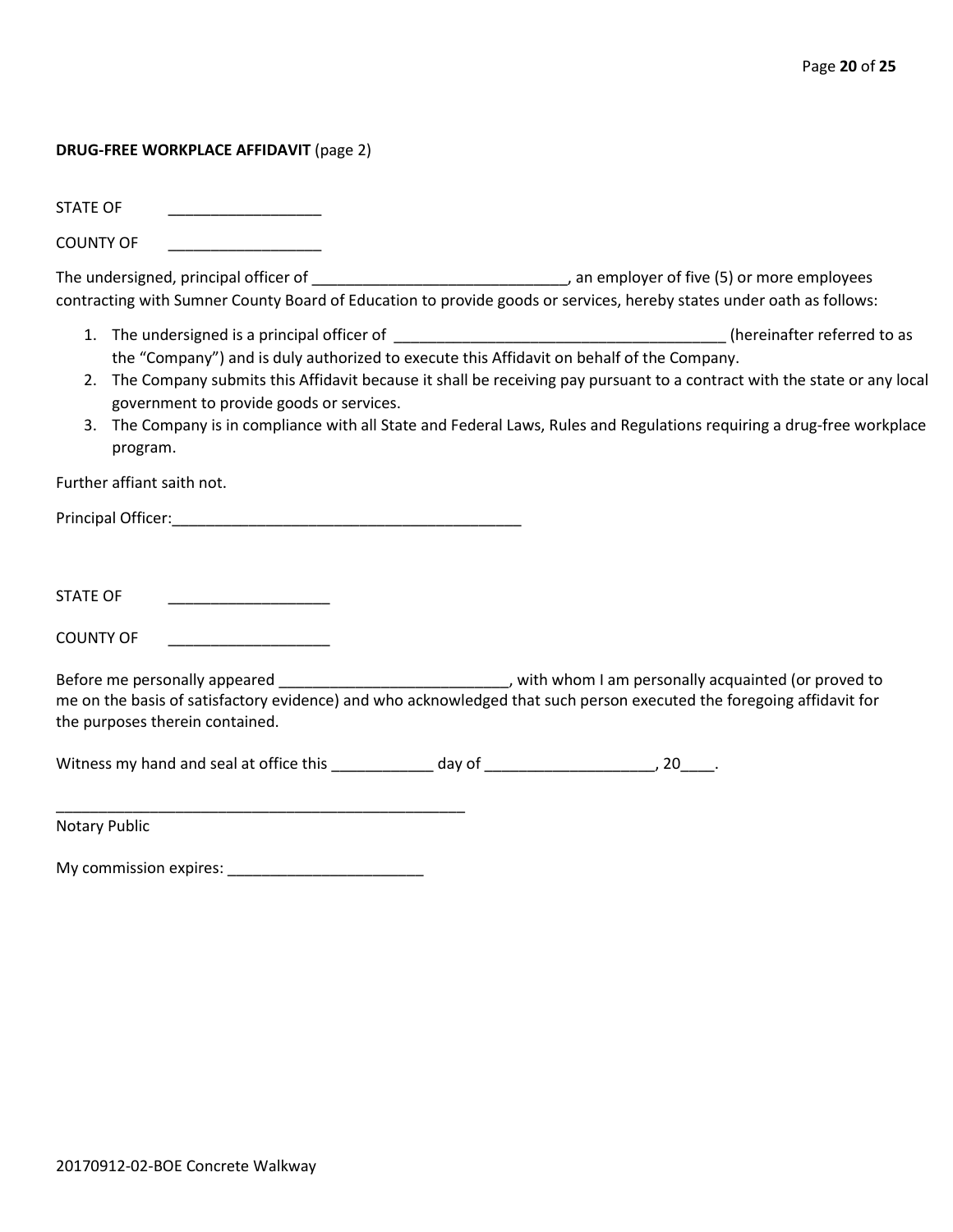#### **ATTACHMENT 6.9 – W9**

| (Rev. December 2014)<br>Department of the Treasury<br>Internal Revenue Service                                                                                                                                                                                                                                                                                                                                                                                                                                                                                                                                                                           |                                                                                                                                                                                                                                                                                                                                                                                                                                                                                                                                                                                                            | <b>Request for Taxpayer</b><br><b>Identification Number and Certification</b><br>1 Name (as shown on your income tax return). Name is required on this line; do not leave this line blank. |                                                                                                                                                                                                                                                        |  |                               |  |  |                                                                                                                                                                         | Give Form to the<br>requester. Do not<br>send to the IRS. |  |  |  |  |  |
|----------------------------------------------------------------------------------------------------------------------------------------------------------------------------------------------------------------------------------------------------------------------------------------------------------------------------------------------------------------------------------------------------------------------------------------------------------------------------------------------------------------------------------------------------------------------------------------------------------------------------------------------------------|------------------------------------------------------------------------------------------------------------------------------------------------------------------------------------------------------------------------------------------------------------------------------------------------------------------------------------------------------------------------------------------------------------------------------------------------------------------------------------------------------------------------------------------------------------------------------------------------------------|--------------------------------------------------------------------------------------------------------------------------------------------------------------------------------------------|--------------------------------------------------------------------------------------------------------------------------------------------------------------------------------------------------------------------------------------------------------|--|-------------------------------|--|--|-------------------------------------------------------------------------------------------------------------------------------------------------------------------------|-----------------------------------------------------------|--|--|--|--|--|
| $\sim$<br>Specific Instructions on page<br>Print or type                                                                                                                                                                                                                                                                                                                                                                                                                                                                                                                                                                                                 | 2 Business name/disregarded entity name, if different from above<br>3 Check appropriate box for federal tax classification; check only one of the following seven boxes:<br>C Corporation<br>S Corporation Partnership<br>Trust/estate<br>Individual/sole proprietor or<br>single-member LLC<br>Limited liability company. Enter the tax classification (C=C corporation, S=S corporation, P=partnership) ▶<br>Note. For a single-member LLC that is disregarded, do not check LLC; check the appropriate box in the line above for<br>the tax classification of the single-member owner.<br>code (if any) |                                                                                                                                                                                            |                                                                                                                                                                                                                                                        |  |                               |  |  | 4 Exemptions (codes apply only to<br>certain entities, not individuals; see<br>instructions on page 3):<br>Exempt payee code (if any)<br>Exemption from FATCA reporting |                                                           |  |  |  |  |  |
| See                                                                                                                                                                                                                                                                                                                                                                                                                                                                                                                                                                                                                                                      | Other (see instructions) ▶<br>5 Address (number, street, and apt. or suite no.)<br>Requester's name and address (optional)<br>6 City, state, and ZIP code<br>7 List account number(s) here (optional)                                                                                                                                                                                                                                                                                                                                                                                                      |                                                                                                                                                                                            |                                                                                                                                                                                                                                                        |  |                               |  |  |                                                                                                                                                                         | (Applies to accounts maintained outside the U.S.)         |  |  |  |  |  |
| Part I                                                                                                                                                                                                                                                                                                                                                                                                                                                                                                                                                                                                                                                   |                                                                                                                                                                                                                                                                                                                                                                                                                                                                                                                                                                                                            | <b>Taxpayer Identification Number (TIN)</b>                                                                                                                                                |                                                                                                                                                                                                                                                        |  |                               |  |  |                                                                                                                                                                         |                                                           |  |  |  |  |  |
|                                                                                                                                                                                                                                                                                                                                                                                                                                                                                                                                                                                                                                                          |                                                                                                                                                                                                                                                                                                                                                                                                                                                                                                                                                                                                            | Enter your TIN in the appropriate box. The TIN provided must match the name given on line 1 to avoid                                                                                       |                                                                                                                                                                                                                                                        |  | <b>Social security number</b> |  |  |                                                                                                                                                                         |                                                           |  |  |  |  |  |
| backup withholding. For individuals, this is generally your social security number (SSN). However, for a<br>resident alien, sole proprietor, or disregarded entity, see the Part I instructions on page 3. For other<br>entities, it is your employer identification number (EIN). If you do not have a number, see How to get a<br>TIN on page 3.<br>Note. If the account is in more than one name, see the instructions for line 1 and the chart on page 4 for                                                                                                                                                                                         |                                                                                                                                                                                                                                                                                                                                                                                                                                                                                                                                                                                                            |                                                                                                                                                                                            | or<br><b>Employer identification number</b>                                                                                                                                                                                                            |  |                               |  |  |                                                                                                                                                                         |                                                           |  |  |  |  |  |
|                                                                                                                                                                                                                                                                                                                                                                                                                                                                                                                                                                                                                                                          | guidelines on whose number to enter.                                                                                                                                                                                                                                                                                                                                                                                                                                                                                                                                                                       |                                                                                                                                                                                            | -                                                                                                                                                                                                                                                      |  |                               |  |  |                                                                                                                                                                         |                                                           |  |  |  |  |  |
| Part II                                                                                                                                                                                                                                                                                                                                                                                                                                                                                                                                                                                                                                                  | Certification                                                                                                                                                                                                                                                                                                                                                                                                                                                                                                                                                                                              |                                                                                                                                                                                            |                                                                                                                                                                                                                                                        |  |                               |  |  |                                                                                                                                                                         |                                                           |  |  |  |  |  |
| Under penalties of perjury, I certify that:                                                                                                                                                                                                                                                                                                                                                                                                                                                                                                                                                                                                              |                                                                                                                                                                                                                                                                                                                                                                                                                                                                                                                                                                                                            |                                                                                                                                                                                            |                                                                                                                                                                                                                                                        |  |                               |  |  |                                                                                                                                                                         |                                                           |  |  |  |  |  |
| 1. The number shown on this form is my correct taxpayer identification number (or I am waiting for a number to be issued to me); and<br>2. I am not subject to backup withholding because: (a) I am exempt from backup withholding, or (b) I have not been notified by the Internal Revenue<br>Service (IRS) that I am subject to backup withholding as a result of a failure to report all interest or dividends, or (c) the IRS has notified me that I am<br>no longer subject to backup withholding; and                                                                                                                                              |                                                                                                                                                                                                                                                                                                                                                                                                                                                                                                                                                                                                            |                                                                                                                                                                                            |                                                                                                                                                                                                                                                        |  |                               |  |  |                                                                                                                                                                         |                                                           |  |  |  |  |  |
| 3. I am a U.S. citizen or other U.S. person (defined below); and                                                                                                                                                                                                                                                                                                                                                                                                                                                                                                                                                                                         |                                                                                                                                                                                                                                                                                                                                                                                                                                                                                                                                                                                                            |                                                                                                                                                                                            |                                                                                                                                                                                                                                                        |  |                               |  |  |                                                                                                                                                                         |                                                           |  |  |  |  |  |
| 4. The FATCA code(s) entered on this form (if any) indicating that I am exempt from FATCA reporting is correct.                                                                                                                                                                                                                                                                                                                                                                                                                                                                                                                                          |                                                                                                                                                                                                                                                                                                                                                                                                                                                                                                                                                                                                            |                                                                                                                                                                                            |                                                                                                                                                                                                                                                        |  |                               |  |  |                                                                                                                                                                         |                                                           |  |  |  |  |  |
| Certification instructions. You must cross out item 2 above if you have been notified by the IRS that you are currently subject to backup withholding<br>because you have failed to report all interest and dividends on your tax return. For real estate transactions, item 2 does not apply. For mortgage<br>interest paid, acquisition or abandonment of secured property, cancellation of debt, contributions to an individual retirement arrangement (IRA), and<br>generally, payments other than interest and dividends, you are not required to sign the certification, but you must provide your correct TIN. See the<br>instructions on page 3. |                                                                                                                                                                                                                                                                                                                                                                                                                                                                                                                                                                                                            |                                                                                                                                                                                            |                                                                                                                                                                                                                                                        |  |                               |  |  |                                                                                                                                                                         |                                                           |  |  |  |  |  |
| Sign<br>Here                                                                                                                                                                                                                                                                                                                                                                                                                                                                                                                                                                                                                                             | Signature of<br>U.S. person $\blacktriangleright$                                                                                                                                                                                                                                                                                                                                                                                                                                                                                                                                                          | Date P                                                                                                                                                                                     |                                                                                                                                                                                                                                                        |  |                               |  |  |                                                                                                                                                                         |                                                           |  |  |  |  |  |
|                                                                                                                                                                                                                                                                                                                                                                                                                                                                                                                                                                                                                                                          | <b>General Instructions</b>                                                                                                                                                                                                                                                                                                                                                                                                                                                                                                                                                                                |                                                                                                                                                                                            | ● Form 1098 (home mortgage interest), 1098-E (student loan interest), 1098-T                                                                                                                                                                           |  |                               |  |  |                                                                                                                                                                         |                                                           |  |  |  |  |  |
| Section references are to the Internal Revenue Code unless otherwise noted.                                                                                                                                                                                                                                                                                                                                                                                                                                                                                                                                                                              |                                                                                                                                                                                                                                                                                                                                                                                                                                                                                                                                                                                                            |                                                                                                                                                                                            | (tuition)                                                                                                                                                                                                                                              |  |                               |  |  |                                                                                                                                                                         |                                                           |  |  |  |  |  |
| Future developments. Information about developments affecting Form W-9 (such                                                                                                                                                                                                                                                                                                                                                                                                                                                                                                                                                                             |                                                                                                                                                                                                                                                                                                                                                                                                                                                                                                                                                                                                            |                                                                                                                                                                                            | · Form 1099-C (canceled debt)<br>. Form 1099-A (acquisition or abandonment of secured property)                                                                                                                                                        |  |                               |  |  |                                                                                                                                                                         |                                                           |  |  |  |  |  |
| as legislation enacted after we release it) is at www.irs.gov/fw9.                                                                                                                                                                                                                                                                                                                                                                                                                                                                                                                                                                                       |                                                                                                                                                                                                                                                                                                                                                                                                                                                                                                                                                                                                            |                                                                                                                                                                                            | Use Form W-9 only if you are a U.S. person (including a resident alien), to                                                                                                                                                                            |  |                               |  |  |                                                                                                                                                                         |                                                           |  |  |  |  |  |
| <b>Purpose of Form</b><br>An individual or entity (Form W-9 requester) who is required to file an information                                                                                                                                                                                                                                                                                                                                                                                                                                                                                                                                            |                                                                                                                                                                                                                                                                                                                                                                                                                                                                                                                                                                                                            |                                                                                                                                                                                            | provide your correct TIN.<br>If you do not return Form W-9 to the requester with a TIN, you might be subject                                                                                                                                           |  |                               |  |  |                                                                                                                                                                         |                                                           |  |  |  |  |  |
| return with the IRS must obtain your correct taxpayer identification number (TIN)                                                                                                                                                                                                                                                                                                                                                                                                                                                                                                                                                                        |                                                                                                                                                                                                                                                                                                                                                                                                                                                                                                                                                                                                            |                                                                                                                                                                                            | to backup withholding. See What is backup withholding? on page 2.                                                                                                                                                                                      |  |                               |  |  |                                                                                                                                                                         |                                                           |  |  |  |  |  |
| which may be your social security number (SSN), individual taxpayer identification<br>number (ITIN), adoption taxpayer identification number (ATIN), or employer<br>identification number (EIN), to report on an information return the amount paid to<br>you, or other amount reportable on an information return. Examples of information<br>returns include, but are not limited to, the following:                                                                                                                                                                                                                                                   |                                                                                                                                                                                                                                                                                                                                                                                                                                                                                                                                                                                                            |                                                                                                                                                                                            | By signing the filled-out form, you:<br>1. Certify that the TIN you are giving is correct (or you are waiting for a number<br>to be issued).<br>2. Certify that you are not subject to backup withholding, or                                          |  |                               |  |  |                                                                                                                                                                         |                                                           |  |  |  |  |  |
|                                                                                                                                                                                                                                                                                                                                                                                                                                                                                                                                                                                                                                                          | · Form 1099-INT (interest earned or paid)                                                                                                                                                                                                                                                                                                                                                                                                                                                                                                                                                                  | 3. Claim exemption from backup withholding if you are a U.S. exempt payee. If                                                                                                              |                                                                                                                                                                                                                                                        |  |                               |  |  |                                                                                                                                                                         |                                                           |  |  |  |  |  |
|                                                                                                                                                                                                                                                                                                                                                                                                                                                                                                                                                                                                                                                          |                                                                                                                                                                                                                                                                                                                                                                                                                                                                                                                                                                                                            | . Form 1099-DIV (dividends, including those from stocks or mutual funds)                                                                                                                   | applicable, you are also certifying that as a U.S. person, your allocable share of                                                                                                                                                                     |  |                               |  |  |                                                                                                                                                                         |                                                           |  |  |  |  |  |
|                                                                                                                                                                                                                                                                                                                                                                                                                                                                                                                                                                                                                                                          |                                                                                                                                                                                                                                                                                                                                                                                                                                                                                                                                                                                                            | . Form 1099-MISC (various types of income, prizes, awards, or gross proceeds)                                                                                                              | any partnership income from a U.S. trade or business is not subject to the                                                                                                                                                                             |  |                               |  |  |                                                                                                                                                                         |                                                           |  |  |  |  |  |
| . Form 1099-B (stock or mutual fund sales and certain other transactions by<br>brokers)                                                                                                                                                                                                                                                                                                                                                                                                                                                                                                                                                                  |                                                                                                                                                                                                                                                                                                                                                                                                                                                                                                                                                                                                            |                                                                                                                                                                                            | withholding tax on foreign partners' share of effectively connected income, and<br>4. Certify that FATCA code(s) entered on this form (if any) indicating that you are<br>exempt from the FATCA reporting, is correct. See What is FATCA reporting? on |  |                               |  |  |                                                                                                                                                                         |                                                           |  |  |  |  |  |
| page 2 for further information.<br>· Form 1099-S (proceeds from real estate transactions)                                                                                                                                                                                                                                                                                                                                                                                                                                                                                                                                                                |                                                                                                                                                                                                                                                                                                                                                                                                                                                                                                                                                                                                            |                                                                                                                                                                                            |                                                                                                                                                                                                                                                        |  |                               |  |  |                                                                                                                                                                         |                                                           |  |  |  |  |  |
| . Form 1099-K (merchant card and third party network transactions)                                                                                                                                                                                                                                                                                                                                                                                                                                                                                                                                                                                       |                                                                                                                                                                                                                                                                                                                                                                                                                                                                                                                                                                                                            |                                                                                                                                                                                            |                                                                                                                                                                                                                                                        |  |                               |  |  |                                                                                                                                                                         |                                                           |  |  |  |  |  |

Cat. No. 10231X

Form **W-9** (Rev. 12-2014)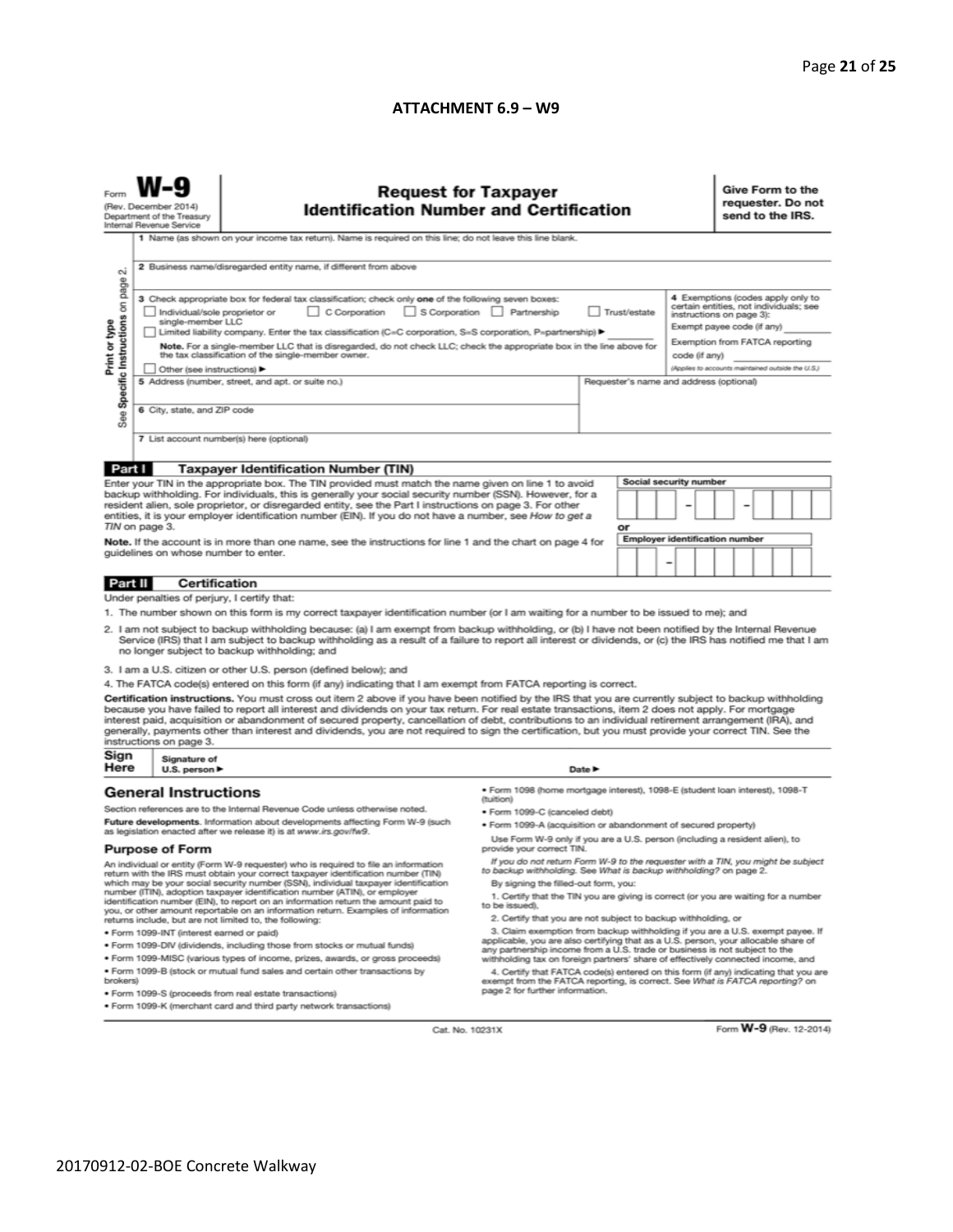#### **ATTACHMENT 6.10 – Standard Terms & Conditions SUMNER COUNTY BOARD OF EDUCATION (SCS)**

#### **1. PREPARATION AND SUBMISSION OF BID.**

- **a.** Failure to examine any drawings**,** specifications, or instructions will be at the bidder's risk.
- **b.** BID SUBMITTAL / SIGNATURE: Bid shall give the full name and business address of the bidder. If the bidder is a corporation, the name shall be stated as it is in the corporate charter. Bids must be signed in ink by the bidder's authorized agent. Unsigned bids will be rejected. Bids are to be sealed and the outside of the envelope is to reference the bid number. The person signing the bid must show his title, and if requested by the institution, must furnish satisfactory proof of his or her authority to bind his or her company in contract. Bidder understands that by submitting a bid with an authorized signature, it shall constitute an offer to the institution. Bids must be typewritten or in ink; otherwise they may not be considered. Purchase orders will be issued to the firm name appearing on the W9. Facsimile responses will not be considered.
- **c.** SCS is not responsible for any costs incurred by any vendor pursuant to the RFP. The vendor shall be responsible for all costs incurred in connection with the preparation and submission of its proposal.
- **d.** All bids that exceed \$25,000 must have the Company Name, License Number, Expiration Date thereof and License Classification of Contractor listed on the outside of the sealed envelope. As required by State of Tennessee Code Annotated 62-6-119.
- **e.** Bids are to be received in the location designated on the bid no later than the specified date and time. Late bids will NOT be opened or considered.
- **f.** No erasures permitted. Errors may be crossed out and corrections printed in ink or typewritten adjacent to error and must be initialed in ink by person signing bid.
- **g.** Specifications: Reference to available specifications shall be sufficient to make the terms of the specifications binding on the bidder. The use of the name of a manufacturer, or any special brand or make in describing an item does not restrict the bidder to that manufacturer or specific article, unless specifically stated. Comparable products of other manufacturers will be considered if proof of compatibility is contained in the bid. Bidders are required to notify SCSs RFQ Coordinator whenever specifications/procedures are not perceived to be fair and open. The articles on which the bids are submitted must be equal or superior to that specified. Informative and Descriptive Literature: The bidder must show brand or trade names of the articles bid, when applicable. It shall be the responsibility of the vendor, including vendors whose product is referenced, to furnish with the bid such specifications, catalog pages, brochures or other data as will provide an adequate basis for determining the quality and functional capabilities of the product offered. Failure to provide this data may be considered valid justification for rejection of bid.
- **h.** Samples: Samples of items when called for, must be furnished free of expense, and if not destroyed will, upon vendor's request within ten (10) days of bid opening, be returned at the bidder's expense. Each sample must be labeled with the bidder's name, manufacturer's brand name and number, bid number and item reference.
- **i.** Time of Performance: The number of calendar days in which delivery is to be made after receipt of order shall be stated in the bid and may be a factor in making an award, price notwithstanding. If no delivery time is stated in the bid, bidder agrees that delivery is to be made within two weeks (10 business days) of order.
- **j.** Transportation and delivery charges should be included in the price and be fully prepaid by the vendor to the destination specified in the bid. Bid prices shall include delivery of all items F.O.B. destination.
- **k.** New materials and supplies must be delivered unless otherwise specifically stated in the bid.
- **l.** Alternate/multiple bids will not be considered unless specifically called for in the bid.
- **m.** Only bids submitted on bid forms furnished by SCS will be considered.
- n. By signing this bid where indicated, the bidder agrees to strictly abide by all local, state and federal statutes and regulations. The bidder further certifies that this bid is made without collusion or fraud.
- **o.** Failure to Bid/Error in Bid. In case of error in the extension of prices in the bid, the unit price will govern. Late bids will NOT be opened or considered. Bidders are cautioned to verify their bids before submission, as amendments received after the bid deadline will not be considered. No bid shall be altered, amended or withdrawn after opening. After bid opening, a bidder may withdraw a bid only when there is obvious clerical error such as a misplaced decimal point, or when enforcement of the bid would impose unconscionable hardship due to an error in the bid resulting in a quotation substantially below the other bids received. Bid withdrawals will be considered by SCS only upon written request of the bidder.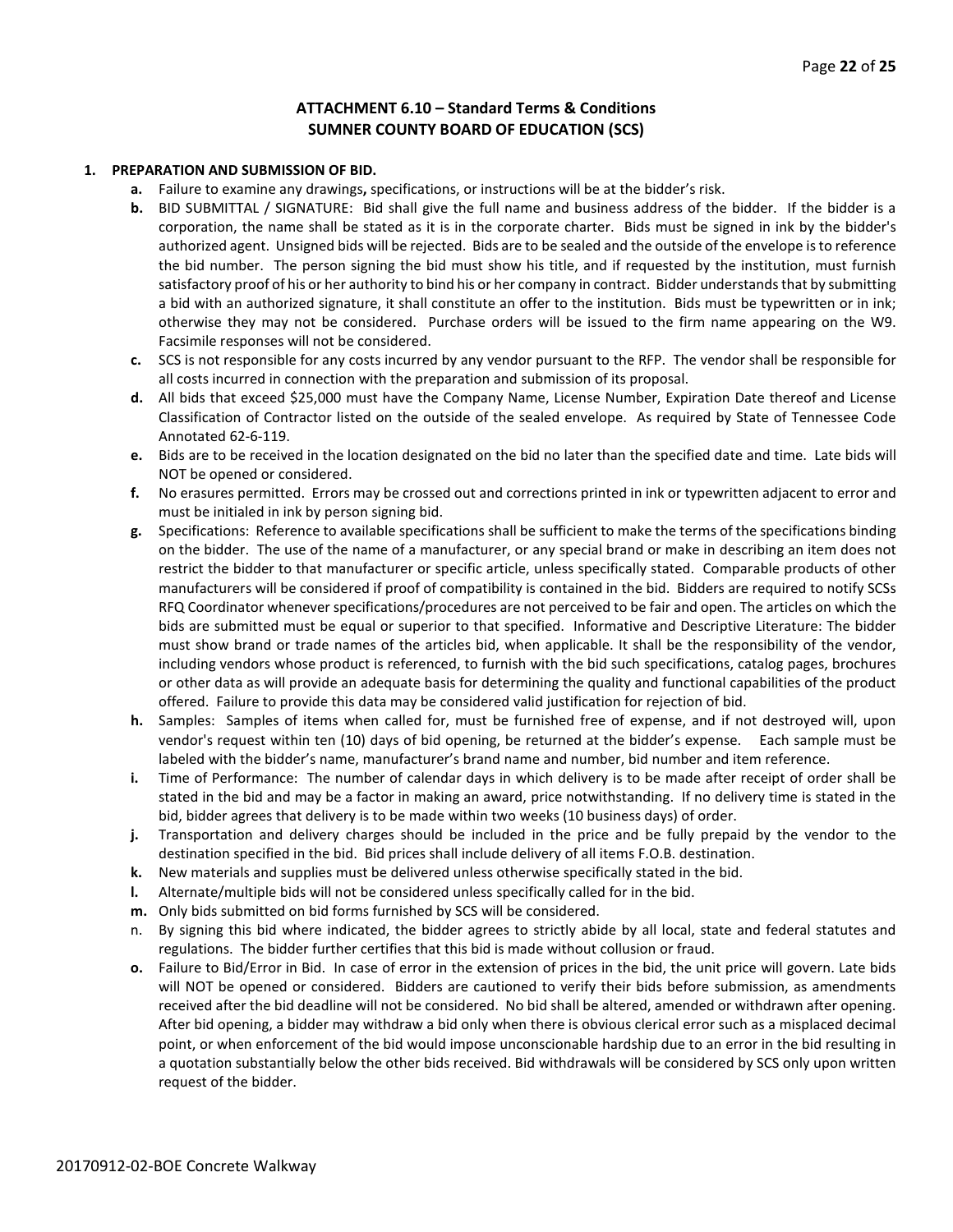- **2. OPEN RECORDS.** In order to comply with the provisions of the Tennessee Open Records Act, all bids will be publicly opened and are subject to public inspection after the award upon written request. Bidders may be present at bid opening. Summary information will be posted the SCS website, www.sumnerschools.org, under the Invitation to Bid link.
- **3. ACCEPTANCE AND AWARD.** SCS reserves the right to reject any and all bids and to waive any informality in bids and, unless otherwise specified by the bidder to accept any item in the bid. Action to reject all bids shall be taken for unreasonably high prices, errors in the bid documents, cessation of need, unavailability of funds, or any other reason approved by SCS.
	- a. Contracts and purchases will be made with the lowest, responsive, responsible, qualified bidder. The quality of the articles to be supplied, their conformity with the specifications, their suitability to the requirements of SCS, cash discount offered and the delivery terms will be taken into consideration.
	- b. Any deviation from these stated terms, specifications and conditions must be coordinated with and approved in writing by the Purchasing Supervisor.
	- c. Prices quoted on the response (if any) are to be considered firm and binding until the said equipment, supplies or services are in the possession of SCS.
	- d. SCS reserves the right to order more or less than the quantity listed in the bid.
	- e. If a bidder fails to state a time within which a bid must be accepted, it is understood and agreed that the Institution shall have ninety (90) days to accept.
	- f. In accordance with SCS policy, no purchase or contract is authorized or valid until the issuance of a SCS Purchase Order which shall be mailed or otherwise furnished to the successful bidder. No SCS employee is authorized to purchase equipment, supplies or services prior to the issuance of such a Purchase order.
	- g. The contract may not be assigned without written SCS consent.
	- h. If the appropriate space is marked on the bid, other Institutions (such as State, Local and/or Public Agencies) may purchase off the contract during the same period as SCS.
	- i. The awarded bidder will be required to post a performance and payment bond in the amount of 25% of the contract price if it exceeds \$100,000 as stated by State of Tennessee Code Annotated 12-4-201.
	- j. If the project cost is in excess of \$25,000 a performance bond must be secured by the requesting party in an amount equal to the market improvement value.
- **4. PAYMENTS.** Payment terms must be specified in the bid response, including any discounts for early payment. Partial payments will not be approved unless justification for such payment can be shown. Terms will be NET 30 days. Payment will not be made until the conditions and specifications of the RFP are inspected and approved as conforming by persons appointed by SCS.
- **5. DEFAULT OF SELECTED VENDOR.** In case of vendor default, SCS may procure the articles or services from other sources and hold the defaulting vendor responsible for any resulting cost. If a successful bidder violates any terms of their bid, the contract, school board policy or any law they may be disqualified from bidding for a period of two (2) years for minor violations or longer for major violations. Bids from disqualified bidders will not be accepted during the period of disqualification.
- **6. INSPECTION OF PURCHASES.** Articles received which are not equivalent will not be accepted and will be picked up by the vendor or returned to vendor, shipping charges collect. SCS shall have a reasonable period in which to inspect and accept or reject materials without liability. If necessity requires SCS to use nonconforming materials, an appropriate reduction in payment may be made.
- **7. TAXES.** SCS is tax exempt; do not include taxes in quotation. Vendors making improvements or additions to, or performing repair work on real property for SCS are liable for any applicable sales or use tax on tangible personal property used in connection with the contract or furnished to vendors by SCS for use under the contract.
- **8. NONDISCRIMINATION.** SCS is an equal opportunity employer. SCS and bidder agree to comply with Titles VI and VII of the Civil Rights Act of 1964, Title IX of the Education Amendments of 1972, Section 504 of the Rehabilitation Act of 1973, Executive Order 11,246, the Americans with Disabilities Act of 1990 and the related regulations to each. Each party assures that it will not discriminate against any individual or business because of race, religion, creed, color, sex, age, disability, veteran status or national origin. In the event that any claims should arise with regards to violations of any such local, state or federal law, statues, rule or regulations, the vendor will indemnify and hold SCS harmless for any damages, including court costs or attorney fees, which might be incurred.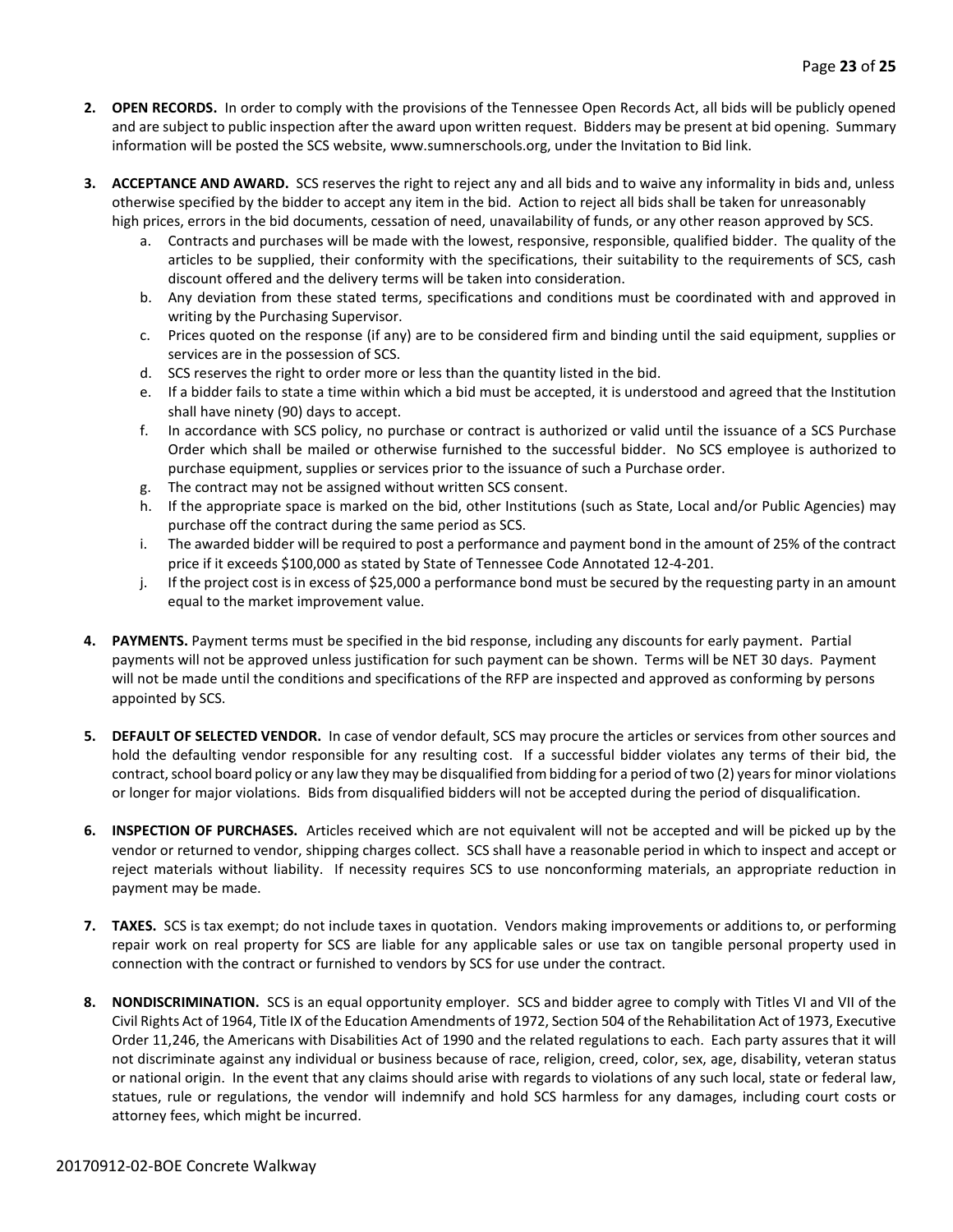- **9. PROHIBITIONS/NO VENDOR CONTRACT FORM/TENNESSEE LAW.** Acceptance of gifts from vendors is prohibited. TCA §12- 3-106. The contract documents for purchase under this bid request shall consist of the successful bidder's bid and SCSs purchase order. **The bidder may request exceptions to terms and conditions and/or request SCS to accept other terms and conditions by means of subsequent documents such as invoices, warranty agreements, license agreements, etc. All subsequent document shall be open to revision for impermissible language. SCS reserves the right to render the bid unresponsive and subject the bid to rejection if successful terms cannot be negotiated. The contract shall be governed by Tennessee law.**
- **10. PROHIBITION ON HIRING ILLEGAL IMMIGRANTS.** Tennessee Public Chapter No. 878 of 2006, TCA 12-4-124, requires that Contractor attest in writing that Contractor will not knowingly utilize the services of illegal immigrants in the performance of this Contract and will not knowingly utilize the services of any subcontractor, if permitted under this Contract, who will utilize the services of illegal immigrants in the performance of this Contract. The attestation shall be made on the form, Attestation re Personnel Used in Contract Performance ("the Attestation"), which is attached and hereby incorporated by this reference.
- **11. SALES AND USE TAX.** Before the Purchase Order/Contract resulting from this RFQ is signed, the apparent successful bidder must be registered with the Department of Revenue for the collection of Tennessee sales and use tax.
- **12. ASSIGNMENT.** Neither the vendor nor SCS may assign this agreement without prior written consent of the other party.
- **13. LIABILITIES.** The vendor shall indemnify SCS against liability for any suits, actions or claims of any character arising from or relating to the performance under this agreement by the vendor or its subcontractors. SCS has no obligation for the payment of any judgement or the settlement of any claim made against the vendor or its subcontractors as a result of obligations under this contract.
- **14. APPLICABLE LAW.** Any contract shall be interpreted under the laws and statutes of the State of Tennessee. SCS does not enter into contracts which provide for mediation or arbitration. Any action arising from any contract made from this RFP shall be brought in the state courts in Sumner County, TN or in the United States Federal District Court for the Middle District of Tennessee.

Additionally, it is a violation of state statutes to purchase materials, supplies, services or any other item from a vendor that is a commissioner, official, employee or board member that has any financial or beneficial interest in such transaction.

- **15. FUNDS**. The Proposer understands and accepts the non-appropriation of funds provision of SCS.
- **16. DATA PRIVACY AND SECURITY**. Personal Information (PI) includes but is not limited to that information protected by HIPAA, the HITECH Act, FERPA, or Gramm-Leach-Bliley) or such information which would allow a third party to gain access to the personal, medical or financial records of any of any party. Vendor represents and warrants that its collection, access, use, storage, disposal and disclosure of PI complies with all applicable federal and state privacy and data protection laws. Vendor represents and warrants that Vendor will maintain compliance with the SSAE 16 standard, and shall undertake any audits and risk assessments Vendor deems necessary to maintain compliance with SSAE16. If PI provided by SCS to Vendor is subject to FERPA. Vendor agrees that in its handling of FERPA data it will perform as a school official as that term is defined by FERPA regulations. Vendor acknowledges that its improper disclosure or re-disclosure of PI covered by FERPA may, under certain circumstances, result in Vendor's exclusion from eligibility to contract with SCS for at least five (5) years. Vendor shall provide SCS with the name and contact information for an employee of Vendor who shall serve as SCS's primary security contact and shall be available to assist Customer twenty-four (24) hours per day, seven (7) days per week as a contact in resolving obligations associated with any security incident in which it is reasonably suspected that there has been a breach of information security. Vendor shall immediately mitigate or resolve any Security Incident, at Vendor's expense and in accordance with applicable privacy rights, laws, regulations and standards. Vendor shall reimburse SCS for actual costs incurred by SCS in responding to, and mitigating damages caused by, any Security Incident, including all costs of notice and/or remediation incurred under applicable law as a result of the Security Incident.